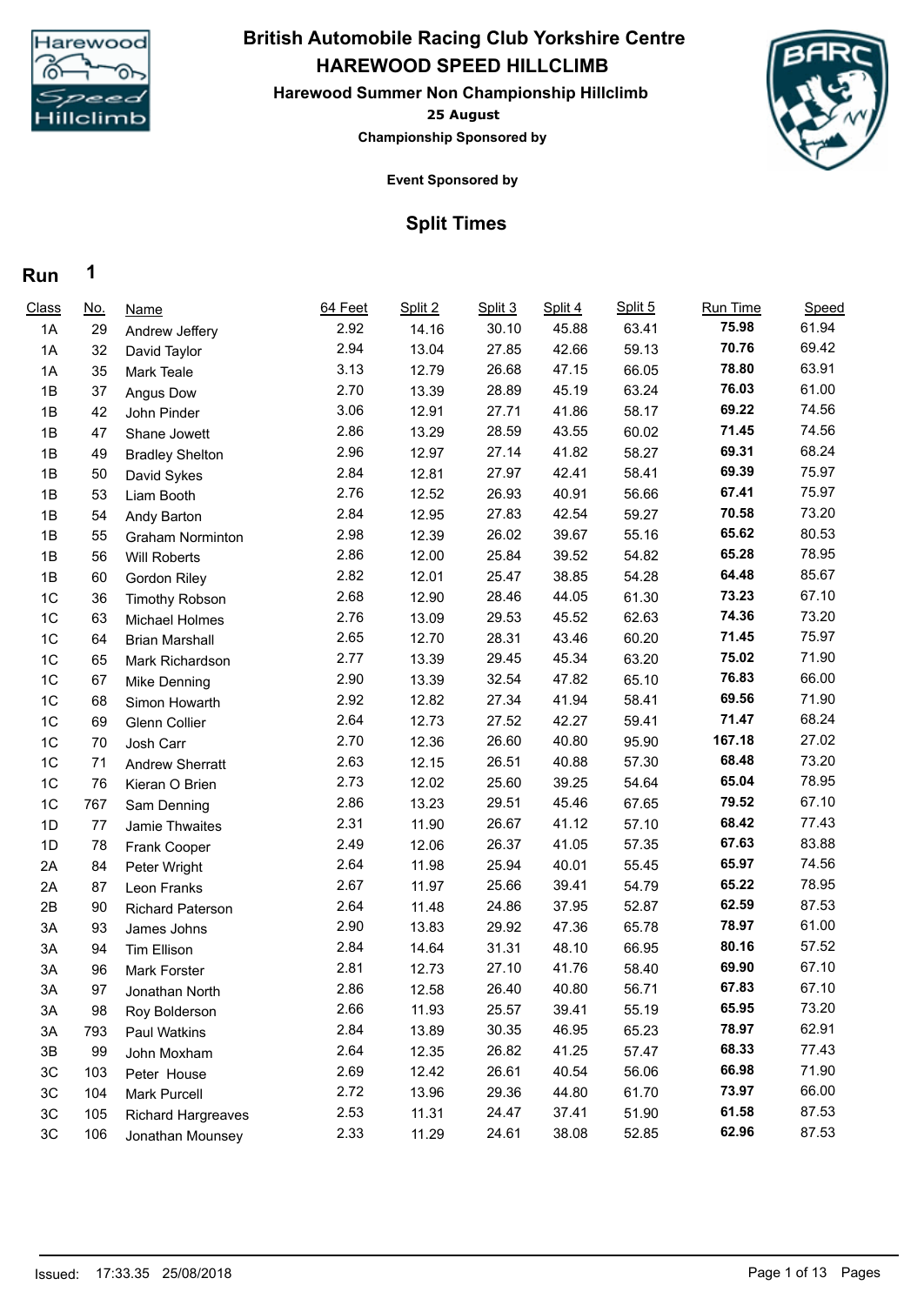| 3F  | 108 | <b>Richard Cartledge</b>   | 2.34 | 11.23 | 24.09 | 36.76 | 51.19 | 60.71 | 85.67  |
|-----|-----|----------------------------|------|-------|-------|-------|-------|-------|--------|
| 3F  | 109 | <b>Bob Bellerby</b>        | 2.50 | 10.69 | 23.34 | 35.59 | 49.49 | 58.75 | 91.51  |
| 3F  | 111 | <b>Andrew Steel</b>        | 2.52 | 11.38 | 24.57 | 37.33 | 51.56 | 60.90 | 93.63  |
| 4A  | 113 | David MacFarlane           | 2.32 | 10.56 | 22.83 | 35.74 | 49.95 | 59.44 | 85.67  |
| 4A  | 114 | John Prickett              | 2.46 | 10.42 | 22.93 | 35.07 | 48.45 | 57.65 | 85.67  |
| 5A  | 116 | Paul Gibson                | 2.46 | 11.12 | 24.56 | 37.47 | 51.78 | 61.88 | 93.63  |
| 5A  | 117 | Mick Heyes                 | 2.67 | 14.39 | 31.13 | 47.12 | 64.32 | 76.35 | 73.20  |
| 5A  | 118 | Rob Spedding               | 2.63 | 11.54 | 24.35 | 37.05 | 51.57 | 61.47 | 78.95  |
| 5A  | 120 | David Tatham               | 2.25 | 9.92  | 21.39 | 32.81 | 45.83 | 54.45 | 98.20  |
| 5Β  | 121 | Andrew Abbey               | 2.72 | 12.07 | 25.64 | 39.24 | 54.79 | 65.01 | 77.43  |
| 5C  | 122 | John Munro                 | 2.22 | 9.83  | 21.25 | 32.60 | 45.82 | 54.40 | 103.20 |
| 5C  | 124 | Dave Banner                | 2.18 | 9.69  | 21.13 | 32.70 | 45.50 | 53.92 | 98.20  |
| 5C  | 822 | Roy Munro                  | 2.24 | 10.22 | 22.25 | 34.42 | 48.00 | 57.10 | 98.20  |
| 5E  | 126 | James Baxter               | 2.21 | 9.92  | 22.14 | 33.60 | 46.26 | 54.45 | 105.90 |
| 6A  | 128 | Les Procter                | 3.52 | 13.43 | 28.40 | 42.66 | 58.88 | 69.70 | 73.20  |
| 6C  | 129 | John Thornton              | 3.09 | 13.71 | 29.51 | 46.20 | 64.23 | 76.43 | 66.00  |
| 6C  | 130 | Jane Corner                | 3.75 | 16.35 | 34.32 | 51.61 | 71.51 | 86.36 | 49.10  |
| 6C  | 131 | <b>Trevor Corner</b>       | 2.75 | 14.39 | 33.53 | 50.85 | 70.26 | 84.89 | 58.35  |
| 6C  | 132 | Allan Scott                | 3.05 | 14.39 | 30.42 | 45.97 | 63.36 | 75.23 | 64.94  |
| 6C  | 133 | Ian Peacock                | 2.64 | 13.56 | 29.50 | 45.37 | 63.33 | 75.70 | 61.00  |
| 6C  | 134 | Michael Taylor             | 2.78 | 14.05 | 31.37 | 48.17 | 67.32 | 80.23 | 60.09  |
| 6C  | 135 | <b>Richard Derrick</b>     | 2.99 | 12.98 | 27.71 | 42.43 | 58.87 | 70.05 | 68.24  |
| 6C  | 136 | <b>Steve Dennis</b>        | 2.62 | 12.56 | 27.09 | 41.22 | 57.68 | 68.84 | 69.42  |
| 15A | 14  | Paul Rigg                  | 2.58 | 13.15 | 28.43 | 43.80 | 61.28 | 73.19 | 63.91  |
| 15B | 15  | <b>Christopher England</b> | 2.49 | 12.93 | 28.09 | 43.72 | 61.46 | 73.28 | 67.10  |
| 15B | 16  | John Wilman                | 2.69 | 13.46 | 29.35 | 45.03 | 62.78 | 75.29 | 61.94  |
| 15C | 17  | <b>Robert Armstrong</b>    | 2.88 | 13.30 | 28.43 | 44.62 | 61.75 | 73.64 | 62.91  |
| 999 | 999 | Not in Start List          |      |       |       |       |       | 67.07 | 0.66   |

| Class | <u>No.</u> | Name                   | 64 Feet | Split 2 | Split 3 | Split 4 | Split 5 | Run Time | Speed |
|-------|------------|------------------------|---------|---------|---------|---------|---------|----------|-------|
| 1A    | 29         | Andrew Jeffery         | 3.06    | 14.14   | 30.33   | 45.93   | 63.51   | 75.94    | 61.94 |
| 1A    | 32         | David Tavlor           | 2.94    | 12.95   | 27.70   | 42.37   | 58.75   | 70.10    | 70.64 |
| 1A    | 35         | Mark Teale             | 2.98    | 12.57   | 26.42   | 40.29   | 59.54   | 71.81    | 66.00 |
| 1B    | 37         | Angus Dow              | 2.61    | 13.02   | 28.51   | 44.22   | 61.94   | 74.30    | 66.00 |
| 1B    | 42         | John Pinder            | 2.93    | 12.70   | 27.63   | 41.90   | 58.02   | 69.29    | 74.56 |
| 1B    | 47         | Shane Jowett           | 2.84    | 13.13   | 28.32   | 43.22   | 59.74   | 71.16    | 74.56 |
| 1B    | 49         | <b>Bradley Shelton</b> | 3.01    | 13.09   | 27.33   | 41.78   | 58.28   | 69.51    | 67.10 |
|       |            |                        |         |         |         |         |         |          |       |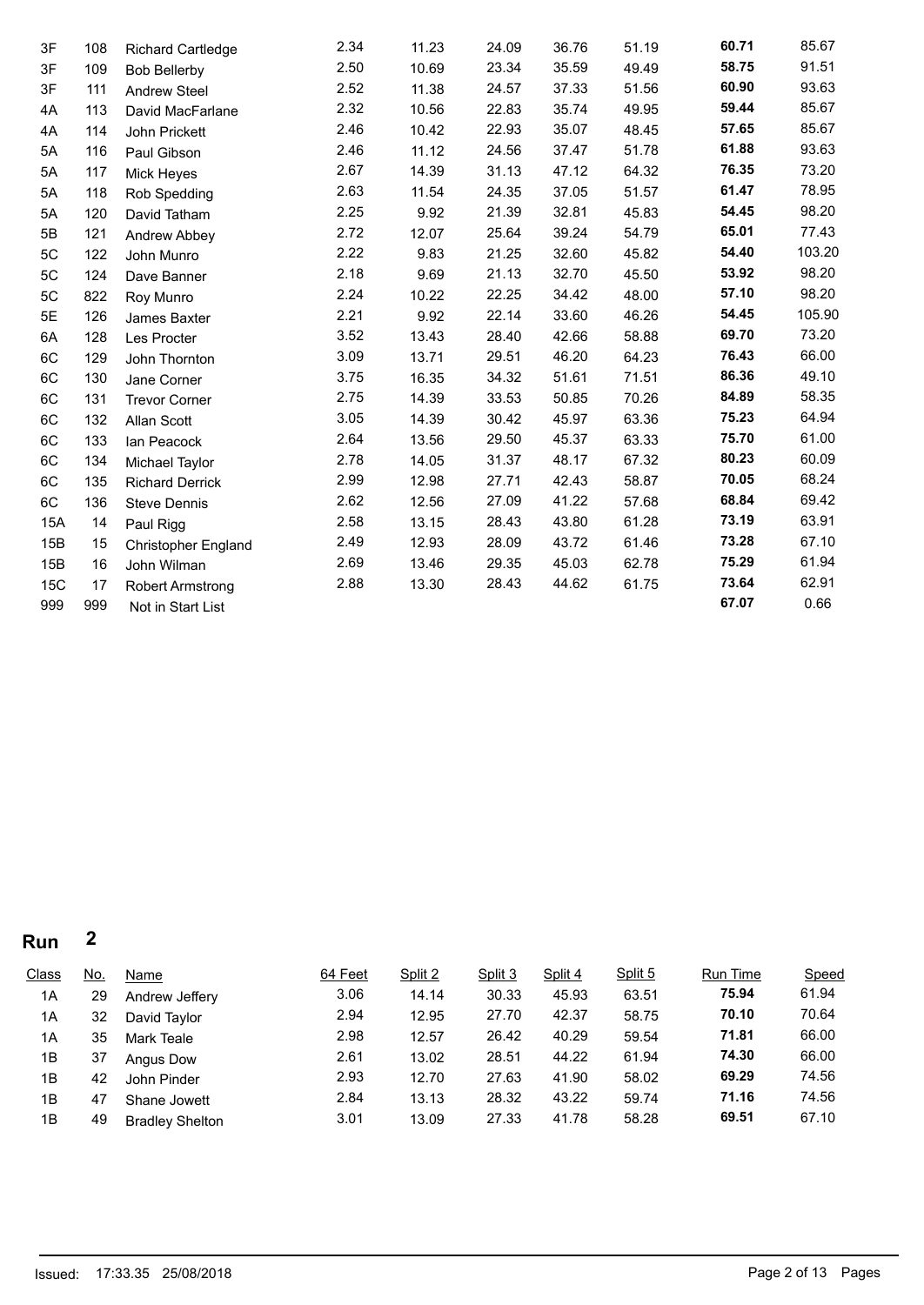| 1B             | 50  | David Sykes                  | 2.79 | 12.56 | 27.44 | 41.80 | 57.98 | 68.87 | 74.56  |
|----------------|-----|------------------------------|------|-------|-------|-------|-------|-------|--------|
| 1B             | 53  | Liam Booth                   | 2.73 | 12.35 | 26.41 | 40.34 | 55.76 | 66.38 | 77.43  |
| 1B             | 54  | Andy Barton                  | 2.78 | 12.58 | 29.96 | 44.56 | 61.10 | 72.09 | 74.56  |
| 1B             | 55  | <b>Graham Norminton</b>      | 2.96 | 12.20 | 25.83 | 39.62 | 55.44 | 66.17 | 80.53  |
| 1B             | 56  | <b>Will Roberts</b>          | 2.83 | 11.86 | 25.61 | 39.17 | 54.48 | 64.91 | 80.53  |
| 1B             | 60  | <b>Gordon Riley</b>          | 2.79 | 11.80 | 25.22 | 38.92 | 54.40 | 64.67 | 82.17  |
| 1 <sup>C</sup> | 36  | <b>Timothy Robson</b>        | 2.66 | 12.96 | 28.13 | 43.56 | 60.77 | 72.61 | 68.24  |
| 1C             | 63  | Michael Holmes               | 2.69 | 13.07 | 29.42 | 44.82 | 62.13 | 73.93 | 71.90  |
| 1C             | 64  | <b>Brian Marshall</b>        | 2.77 | 12.60 | 28.05 | 42.99 | 59.64 | 70.87 | 74.56  |
| 1 <sup>C</sup> | 65  | Mark Richardson              | 2.90 | 13.09 | 28.52 | 44.34 | 61.90 | 73.82 | 69.42  |
| 1C             | 67  | Mike Denning                 | 2.97 | 13.42 | 28.98 | 44.64 | 61.75 | 73.45 | 67.10  |
| 1C             | 68  | Simon Howarth                | 2.91 | 12.96 | 27.41 | 41.77 | 58.21 | 69.33 | 70.64  |
| 1C             | 69  | Glenn Collier                | 2.69 | 12.89 | 27.75 | 42.66 | 59.37 | 71.29 | 64.94  |
| 1C             | 70  | Josh Carr                    | 2.65 | 12.44 | 26.89 | 41.25 | 57.45 | 68.47 | 75.97  |
| 1 <sup>C</sup> | 71  | <b>Andrew Sherratt</b>       | 2.97 | 12.64 | 26.99 | 41.33 | 58.45 | 69.68 | 71.90  |
| 1 <sup>C</sup> | 76  | Kieran O Brien               | 2.66 | 11.90 | 25.57 | 39.21 | 54.61 | 65.19 | 77.43  |
| 1 <sup>C</sup> | 767 | Sam Denning                  | 3.04 | 13.48 | 30.05 | 45.92 | 63.64 | 75.56 | 70.64  |
| 1D             | 77  | Jamie Thwaites               | 2.34 | 12.01 | 26.86 | 41.00 |       | 67.98 | 0.66   |
| 1D             | 78  | Frank Cooper                 | 2.04 | 11.25 | 25.33 | 39.45 | 55.13 | 65.85 | 80.53  |
| 2A             | 84  | Peter Wright                 | 2.58 | 11.85 | 25.78 | 39.88 | 55.46 | 66.12 | 74.56  |
| 2A             | 87  | Leon Franks                  | 2.68 | 11.79 | 25.37 | 38.96 | 53.94 | 64.35 | 78.95  |
| 2B             | 90  | <b>Richard Paterson</b>      | 2.58 | 11.36 | 24.39 | 37.33 | 52.05 | 61.71 | 87.53  |
| 3A             | 93  | James Johns                  | 2.90 | 14.12 | 30.30 | 47.36 | 65.67 | 78.45 | 61.94  |
| 3A             | 94  | Tim Ellison                  | 2.80 | 14.41 | 31.11 | 47.75 | 66.27 | 79.56 | 56.71  |
| 3A             | 96  | Mark Forster                 | 2.69 | 12.54 | 26.87 | 41.48 | 58.02 | 69.51 | 67.10  |
| 3A             | 97  | Jonathan North               | 2.83 | 12.39 | 26.40 | 40.62 | 56.64 | 67.97 | 66.00  |
| 3A             | 98  | Roy Bolderson                | 2.66 | 11.84 | 25.72 | 39.82 | 82.48 | 99.40 | 44.24  |
| 3A             | 793 | Paul Watkins                 | 2.86 | 13.67 | 29.63 | 45.96 | 64.24 | 76.78 | 62.91  |
| 3B             | 99  | John Moxham                  | 2.57 | 12.45 | 26.99 | 40.98 | 69.47 | 38.94 | 98.20  |
| 3C             | 103 | Peter House                  | 2.62 | 12.24 | 26.65 | 40.66 | 56.16 | 67.28 | 71.90  |
| 3C             | 104 | <b>Mark Purcell</b>          | 3.11 | 13.58 | 28.43 | 43.57 | 60.51 | 73.00 | 64.94  |
| 3C             | 105 | <b>Richard Hargreaves</b>    | 2.61 | 11.29 | 24.14 | 37.07 | 51.54 | 61.18 | 89.47  |
| 3C             | 106 | Jonathan Mounsey             | 2.21 | 11.12 | 24.55 | 37.98 | 52.88 | 62.86 | 89.47  |
| 3F             | 108 | <b>Richard Cartledge</b>     | 2.32 | 11.11 | 23.83 | 36.44 | 50.56 | 59.94 | 85.67  |
| 3F             | 109 | <b>Bob Bellerby</b>          | 2.38 | 10.72 | 23.73 | 36.25 | 50.30 | 59.42 | 91.51  |
| 3F             | 111 | <b>Andrew Steel</b>          | 2.47 | 11.11 | 24.28 | 36.84 | 51.22 | 60.46 | 93.63  |
| 4A             | 113 | David MacFarlane             | 2.31 | 10.63 | 23.08 | 36.01 | 50.09 | 59.65 | 82.17  |
| 4A             | 114 | John Prickett                | 2.44 | 10.47 | 22.76 | 34.50 | 47.55 | 56.61 | 100.60 |
| 5A             | 116 | Paul Gibson                  | 2.30 | 10.74 | 24.31 | 37.01 | 51.28 | 61.07 | 91.51  |
| 5A             | 117 | Mick Heyes                   | 0.00 |       |       |       |       | 0.00  |        |
| 5A             | 117 |                              | 3.23 | 14.72 | 31.11 | 47.40 | 64.93 | 76.79 | 70.64  |
| 5A             | 118 | Mick Heyes                   | 2.42 | 11.16 | 23.65 | 36.08 | 50.77 | 60.37 | 80.53  |
| 5A             | 120 | Rob Spedding<br>David Tatham | 2.30 | 9.90  | 21.46 | 32.84 | 45.55 | 54.14 | 98.20  |
| 5Β             | 121 |                              | 2.51 | 11.84 |       | 16.69 | 32.58 | 64.36 | 77.43  |
| 5C             |     | Andrew Abbey                 | 2.18 | 9.73  | 21.15 | 32.29 | 45.07 | 54.61 | 87.53  |
| 5C             | 122 | John Munro                   | 2.16 | 9.52  | 20.64 | 32.08 | 45.03 | 53.60 | 95.86  |
|                | 124 | Dave Banner                  | 2.24 | 10.19 | 22.14 | 34.19 | 47.39 | 56.50 | 98.20  |
| 5C             | 822 | Roy Munro                    | 2.22 | 10.00 | 22.19 | 33.48 | 46.09 | 54.17 | 111.80 |
| 5E             | 126 | James Baxter                 | 2.60 |       | 26.45 | 40.35 | 56.71 | 67.12 | 80.53  |
| 6A             | 128 | Les Procter                  | 3.05 | 12.08 | 29.10 | 45.29 | 62.95 | 74.97 | 66.00  |
| 6C             | 129 | John Thornton                |      | 13.63 |       |       |       | 86.10 | 48.51  |
| 6C             | 130 | Jane Corner                  | 3.56 | 15.93 | 33.62 | 51.25 | 71.37 | 84.08 | 57.52  |
| 6C             | 131 | <b>Trevor Corner</b>         | 2.74 | 14.47 | 32.97 | 50.58 | 69.71 |       | 64.94  |
| 6C             | 132 | Allan Scott                  | 3.32 | 14.86 | 30.81 | 46.84 | 64.86 | 76.87 |        |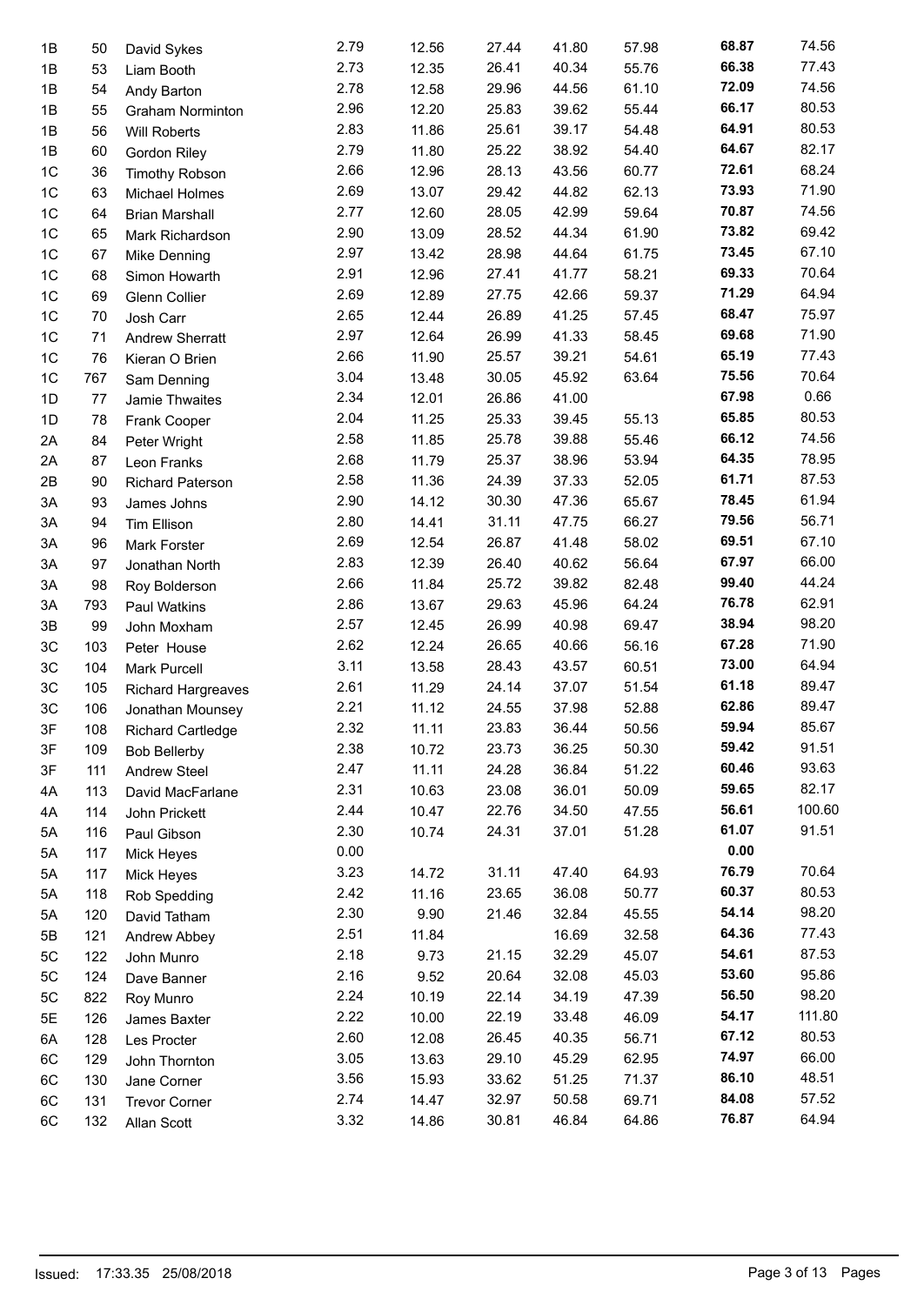| 6C<br>6C<br>6C<br>6C<br>15A<br>15B<br>15B | 133<br>134<br>135<br>136<br>14<br>15<br>16 | Ian Peacock<br>Michael Taylor<br><b>Richard Derrick</b><br><b>Steve Dennis</b><br>Paul Rigg<br><b>Christopher England</b><br>John Wilman | 2.68<br>2.70<br>2.81<br>2.64<br>2.60<br>2.51<br>2.66 | 13.61<br>13.54<br>12.55<br>12.70<br>12.93<br>12.90<br>13.46 | 29.54<br>29.94<br>27.41<br>26.83<br>28.07<br>28.13<br>29.25 | 45.57<br>46.16<br>42.21<br>41.18<br>43.36<br>43.67<br>44.73 | 63.53<br>64.07<br>58.39<br>57.15<br>60.60<br>61.25<br>62.52 | 76.09<br>76.20<br>69.62<br>68.03<br>72.59<br>73.11<br>74.80 | 60.09<br>69.42<br>68.24<br>71.90<br>63.91<br>66.00<br>61.94 |  |
|-------------------------------------------|--------------------------------------------|------------------------------------------------------------------------------------------------------------------------------------------|------------------------------------------------------|-------------------------------------------------------------|-------------------------------------------------------------|-------------------------------------------------------------|-------------------------------------------------------------|-------------------------------------------------------------|-------------------------------------------------------------|--|
|                                           |                                            |                                                                                                                                          |                                                      |                                                             |                                                             |                                                             |                                                             |                                                             |                                                             |  |
| 15C                                       | 17                                         | Robert Armstrong                                                                                                                         | 2.73                                                 | 13.02                                                       | 27.68                                                       | 42.87                                                       | 59.39                                                       | 70.69                                                       | 68.24                                                       |  |

| Class          | <u>No.</u> | Name                    | 64 Feet | Split 2 | Split 3 | Split 4 | Split 5 | <b>Run Time</b> | Speed |
|----------------|------------|-------------------------|---------|---------|---------|---------|---------|-----------------|-------|
| 1A             | 29         | Andrew Jeffery          | 2.89    | 13.84   | 29.94   | 45.70   |         | 75.96           | 61.00 |
| 1A             | 32         | David Taylor            | 2.89    | 12.95   | 27.85   | 42.37   | 58.92   | 70.33           | 69.42 |
| 1A             | 35         | Mark Teale              | 3.14    |         | 26.97   | 41.00   | 56.90   | 67.82           | 74.56 |
| 1B             | 37         | Angus Dow               | 2.67    | 12.86   | 28.10   | 43.87   | 61.30   | 73.31           | 68.24 |
| 1B             | 42         | John Pinder             | 2.81    | 12.42   | 27.09   | 41.09   | 57.05   | 68.03           | 74.56 |
| 1B             | 47         | Shane Jowett            | 2.83    | 12.95   | 27.76   | 42.52   | 59.03   | 70.42           | 74.56 |
| 1B             | 49         | <b>Bradley Shelton</b>  | 2.88    | 12.72   | 26.72   | 41.27   | 58.13   | 69.33           | 68.24 |
| 1B             | 50         | David Sykes             | 2.76    | 12.50   | 27.00   | 41.46   | 57.55   | 68.36           | 75.97 |
| 1B             | 53         | Liam Booth              | 2.80    | 12.52   | 26.55   | 40.63   | 56.14   | 67.03           | 75.97 |
| 1B             | 54         | Andy Barton             | 2.80    | 12.56   | 27.96   | 43.04   | 60.18   | 71.38           | 74.56 |
| 1B             | 55         | <b>Graham Norminton</b> | 2.81    | 12.41   | 26.20   | 40.02   | 55.59   | 65.94           | 82.17 |
| 1B             | 56         | Will Roberts            | 2.74    | 11.76   | 25.25   | 39.00   | 54.28   | 64.63           | 78.95 |
| 1B             | 60         | Gordon Riley            | 2.76    | 11.71   | 25.28   | 38.81   | 54.09   | 64.52           | 75.97 |
| 1C             | 36         | <b>Timothy Robson</b>   | 2.70    | 12.86   | 27.82   | 42.97   | 59.88   | 72.13           | 69.42 |
| 1 <sub>C</sub> | 63         | <b>Michael Holmes</b>   | 2.80    | 13.18   | 29.54   | 45.20   | 62.47   | 74.21           | 71.90 |
| 1C             | 64         | <b>Brian Marshall</b>   | 2.61    | 12.47   | 27.71   | 42.79   | 59.35   | 70.56           | 74.56 |
| 1C             | 65         | Mark Richardson         | 2.88    | 12.98   | 28.21   | 43.80   | 61.83   | 73.36           | 73.20 |
| 1C             | 67         | Mike Denning            | 2.98    | 13.47   | 28.97   | 44.36   | 61.98   | 73.73           | 68.24 |
| 1C             | 68         | Simon Howarth           | 2.92    | 12.72   | 27.31   | 41.63   | 57.94   | 68.97           | 1.55  |
| 1C             | 69         | <b>Glenn Collier</b>    | 2.64    | 12.84   | 27.51   |         |         | 70.85           | 1.51  |
| 1C             | 70         | Josh Carr               | 2.57    | 12.27   |         | 16.43   | 33.18   | 67.97           | 1.67  |
| 1C             | 71         | <b>Andrew Sherratt</b>  | 2.82    |         | 2.95    | 17.44   | 33.38   | 73.61           | 1.61  |
| 1C             | 76         | Kieran O Brien          | 2.58    |         | 3.58    | 19.15   | 36.79   | 0.00            | 0.00  |
| 1 <sub>C</sub> | 767        | Sam Denning             | 2.99    | 13.51   | 29.68   | 45.19   | 62.58   | 0.00            | 70.64 |
| 1D             | 77         | Jamie Thwaites          | 2.79    | 12.87   | 27.68   | 41.98   | 58.19   | 69.17           | 75.97 |
| 1D             | 78         | Frank Cooper            | 2.10    | 11.48   | 25.61   | 39.62   | 55.52   | 65.98           | 85.67 |
| 2A             | 84         | Peter Wright            | 2.69    | 12.12   | 26.11   | 40.02   | 55.38   | 66.26           | 73.20 |
|                |            |                         |         |         |         |         |         |                 |       |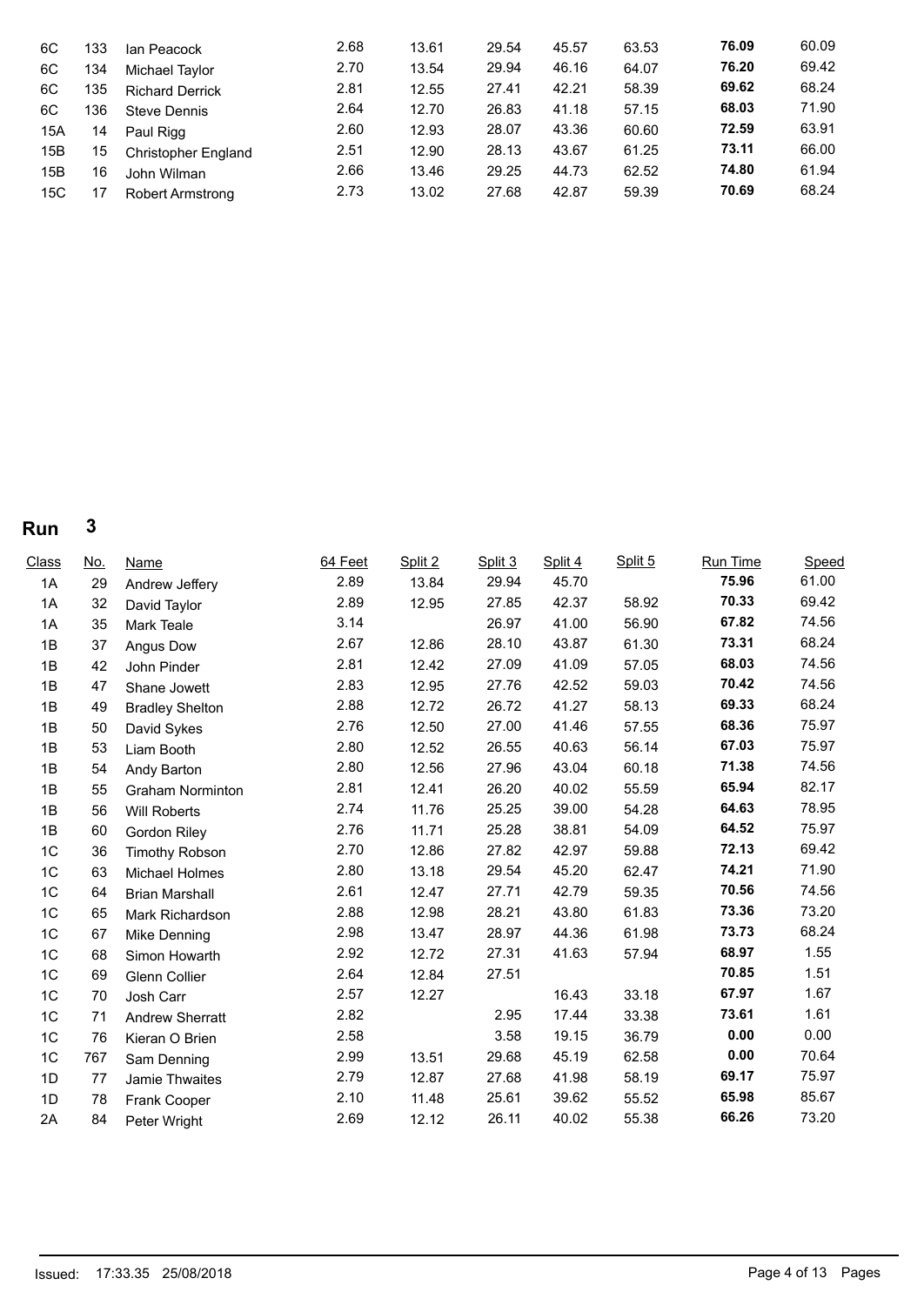| 2A            | 87  | Leon Franks                | 2.54 | 11.55 | 24.92 | 38.64 | 76.25  | 89.02  | 64.94 |  |
|---------------|-----|----------------------------|------|-------|-------|-------|--------|--------|-------|--|
| 2B            | 90  | <b>Richard Paterson</b>    | 2.55 | 11.65 | 24.72 | 52.06 |        | 61.61  | 0.66  |  |
| 3A            | 93  | James Johns                | 2.78 | 13.83 | 30.05 | 46.83 |        | 77.41  | 0.66  |  |
| 3A            | 94  | Tim Ellison                | 2.80 | 14.21 | 30.94 | 82.87 | 106.51 | 123.46 | 43.76 |  |
| ЗA            | 96  | <b>Mark Forster</b>        | 2.79 | 12.56 | 26.88 | 41.55 | 57.86  | 69.31  | 0.66  |  |
| 3A            | 97  | Jonathan North             | 2.79 | 12.49 | 26.27 | 40.38 | 56.19  | 0.00   | 0.66  |  |
| 3A            | 98  | Roy Bolderson              | 2.60 | 11.91 | 25.76 |       |        | 66.20  | 0.93  |  |
| ЗA            | 793 | Paul Watkins               | 2.83 | 13.59 | 29.42 | 45.47 | 63.21  | 75.59  | 62.91 |  |
| 3В            | 99  | John Moxham                | 2.54 | 12.22 | 26.27 | 40.70 | 56.44  | 67.25  | 77.43 |  |
| 3C            | 103 | Peter House                | 1.79 |       |       |       |        | 67.52  | 0.77  |  |
| ЗC            | 104 | <b>Mark Purcell</b>        | 2.79 |       |       | 5.03  |        | 70.78  | 0.66  |  |
| 3C            | 105 | <b>Richard Hargreaves</b>  | 2.46 | 11.20 | 24.40 | 37.26 |        | 61.54  | 0.66  |  |
| 3C            | 106 | Jonathan Mounsey           | 2.11 | 11.04 | 24.48 | 37.78 | 52.45  | 62.43  | 0.66  |  |
| 3F            | 108 | <b>Richard Cartledge</b>   | 2.36 | 11.05 | 23.64 | 36.19 | 50.38  | 59.99  | 0.66  |  |
| 3F            | 109 | <b>Bob Bellerby</b>        | 2.46 | 10.62 | 23.58 | 35.97 | 49.67  | 58.69  | 0.66  |  |
| 3F            | 111 | <b>Andrew Steel</b>        | 2.46 | 11.03 | 23.75 | 36.45 | 51.01  | 60.33  | 0.66  |  |
| 4A            | 113 | David MacFarlane           | 2.25 | 10.49 | 23.02 | 35.83 | 49.73  | 59.22  | 0.66  |  |
| 4A            | 114 | John Prickett              | 2.37 | 10.05 | 22.18 | 34.04 | 47.50  | 56.45  | 0.66  |  |
| 5A            | 116 | Paul Gibson                | 2.29 | 10.56 | 23.33 | 35.98 | 49.83  | 59.27  | 0.66  |  |
| 5Α            | 117 | Mick Heyes                 | 2.88 | 15.91 | 33.38 | 49.48 | 67.42  | 82.06  | 0.66  |  |
| 5A            | 118 | Rob Spedding               | 2.55 | 11.37 | 23.78 | 36.29 | 50.65  | 60.33  | 80.53 |  |
| 5A            | 120 | David Tatham               | 2.28 | 10.08 | 21.71 | 32.96 | 45.95  | 54.36  |       |  |
| 5Β            | 121 | Andrew Abbey               | 2.59 | 12.58 | 26.24 | 39.86 | 55.33  | 65.80  |       |  |
| 5C            | 122 | John Munro                 | 2.20 | 10.04 | 21.70 | 33.26 | 46.94  | 56.35  |       |  |
| $5\mathrm{C}$ | 124 | Dave Banner                | 2.16 | 9.60  | 21.17 | 32.89 | 45.92  | 54.65  |       |  |
| 5E            | 126 | James Baxter               | 2.22 | 9.76  | 21.71 | 32.74 | 45.32  | 53.51  |       |  |
| 6A            | 128 | Les Procter                | 2.54 | 11.95 | 26.43 | 40.43 | 56.89  | 67.19  |       |  |
| 6C            | 129 | John Thornton              | 2.92 | 13.40 | 29.16 | 45.43 | 63.25  | 75.07  |       |  |
| 6C            | 130 | Jane Corner                | 3.60 | 16.37 | 33.93 | 51.60 | 71.35  | 86.16  |       |  |
| 6C            | 131 | <b>Trevor Corner</b>       | 2.69 | 14.36 | 32.55 | 49.60 | 69.11  | 83.84  |       |  |
| 6C            | 132 | Allan Scott                | 2.93 | 14.11 | 30.05 | 45.84 | 63.60  | 75.67  |       |  |
| 6C            | 133 | lan Peacock                | 2.63 | 13.59 | 29.90 | 46.27 | 64.42  | 76.96  |       |  |
| 6C            | 134 | Michael Taylor             | 2.75 | 13.83 | 30.31 | 46.73 | 64.80  | 76.72  |       |  |
| 6C            | 135 | <b>Richard Derrick</b>     | 2.79 | 12.53 | 27.41 | 42.12 | 58.41  | 69.58  |       |  |
| 6C            | 136 | <b>Steve Dennis</b>        | 2.60 | 12.43 | 26.50 | 40.96 | 56.86  | 67.81  |       |  |
| 15A           | 14  | Paul Rigg                  | 2.60 | 13.04 | 28.40 | 43.83 | 63.78  | 77.56  | 58.35 |  |
| 15B           | 15  | <b>Christopher England</b> | 2.43 | 12.83 | 28.12 | 43.60 | 61.21  | 73.17  | 67.10 |  |
| 15B           | 16  | John Wilman                | 2.64 | 13.36 | 29.07 | 44.78 | 62.77  | 75.41  | 61.00 |  |
| <b>15C</b>    | 17  | <b>Robert Armstrong</b>    | 2.73 | 12.59 | 26.93 | 41.77 | 57.99  | 69.20  | 67.10 |  |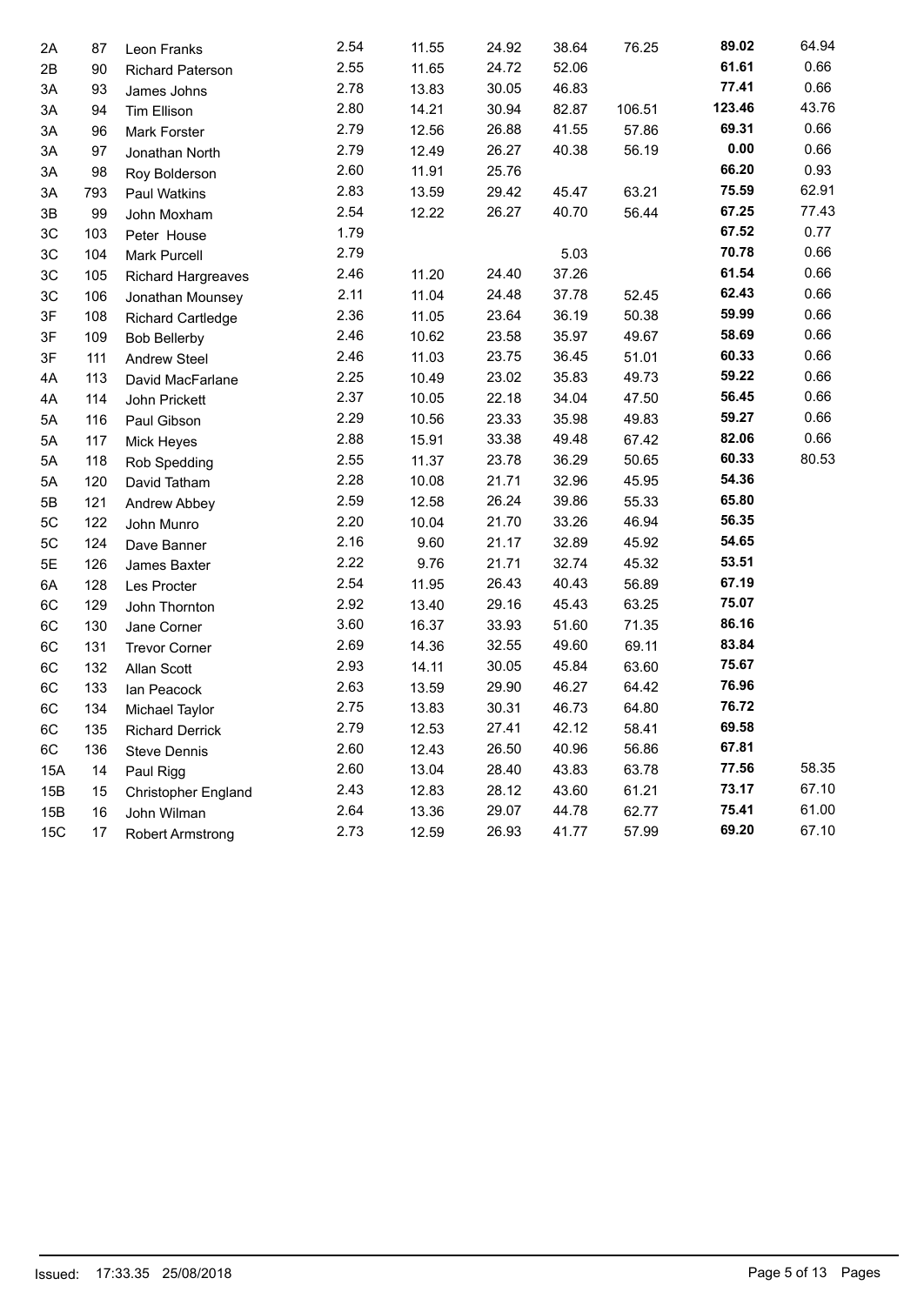| Class          | <u>No.</u> | Name                    | 64 Feet | Split 2 | Split 3 | Split 4 | Split 5 | Run Time | Speed |  |
|----------------|------------|-------------------------|---------|---------|---------|---------|---------|----------|-------|--|
| 1A             | 29         | Andrew Jeffery          | 3.06    | 13.93   | 29.54   | 44.99   | 62.53   | 75.02    | 61.94 |  |
| 1A             | 32         | David Taylor            | 2.96    | 12.98   | 27.60   | 42.08   | 58.51   | 70.00    | 70.64 |  |
| 1A             | 35         | Mark Teale              | 3.18    | 12.76   | 33.10   | 49.16   | 67.04   | 79.33    | 66.00 |  |
| 1B             | 37         | Angus Dow               | 2.72    | 13.19   | 28.87   | 44.63   | 62.33   | 74.43    | 67.10 |  |
| 1B             | 42         | John Pinder             | 3.02    | 12.64   | 27.30   | 41.31   | 57.47   | 68.53    | 74.56 |  |
| 1B             | 47         | Shane Jowett            | 2.92    | 13.25   | 28.46   | 43.29   | 59.78   | 71.25    | 74.56 |  |
| 1B             | 49         | <b>Bradley Shelton</b>  | 3.07    | 13.18   | 27.38   | 41.65   | 58.24   | 69.43    | 68.24 |  |
| 1B             | 50         | David Sykes             | 2.88    | 12.56   | 27.84   | 41.99   | 58.33   | 69.25    | 74.56 |  |
| 1B             | 53         | Liam Booth              | 2.78    | 12.54   | 26.83   | 40.67   | 56.07   | 66.78    | 77.43 |  |
| 1B             | 54         | Andy Barton             | 2.84    | 12.70   | 27.64   | 42.67   | 59.45   | 70.84    | 73.20 |  |
| 1B             | 55         | <b>Graham Norminton</b> | 2.95    | 12.37   | 26.02   | 39.66   | 55.25   | 65.76    | 82.17 |  |
| 1B             | 56         | Will Roberts            | 2.86    | 11.89   | 25.75   | 39.56   | 54.95   | 65.28    | 78.95 |  |
| 1B             | 60         | Gordon Riley            | 2.88    | 12.09   | 25.47   | 38.90   | 54.19   | 64.40    | 83.88 |  |
| 1 <sup>C</sup> | 36         | <b>Timothy Robson</b>   | 2.67    | 12.64   | 27.43   | 42.73   | 59.54   | 71.08    | 69.42 |  |
| 1C             | 63         | Michael Holmes          | 2.96    | 13.42   | 29.78   | 45.32   | 62.92   | 74.89    | 70.64 |  |
| 1 <sup>C</sup> | 64         | <b>Brian Marshall</b>   | 2.69    | 12.74   | 28.50   | 43.63   | 60.53   | 72.22    | 73.20 |  |
| 1C             | 65         | Mark Richardson         | 2.75    | 13.09   | 28.52   | 43.78   | 61.53   | 73.24    | 71.90 |  |
| 1C             | 67         | Mike Denning            | 2.85    | 13.34   | 29.27   | 44.70   | 62.34   | 73.91    | 69.42 |  |
| 1 <sup>C</sup> | 68         | Simon Howarth           | 2.84    | 12.94   | 27.85   | 42.17   | 58.48   | 69.90    | 68.24 |  |
| 1 <sup>C</sup> | 69         | Glenn Collier           | 2.65    | 13.00   | 27.83   | 42.72   | 59.54   | 71.26    | 67.10 |  |
| 1 <sup>C</sup> | 70         | Josh Carr               | 2.74    | 12.26   | 26.55   | 40.81   | 56.70   | 67.65    | 75.97 |  |
| 1 <sup>C</sup> | 71         | <b>Andrew Sherratt</b>  | 2.69    | 12.19   | 26.66   | 40.98   | 57.35   | 68.47    | 73.20 |  |
| 1C             | 76         | Kieran O Brien          | 2.78    | 12.06   | 25.68   | 39.24   | 54.44   | 64.93    | 80.53 |  |
| 1C             | 767        | Sam Denning             | 2.99    | 13.35   | 29.82   | 45.43   | 63.03   | 74.56    | 69.42 |  |
| 1D             | 77         | Jamie Thwaites          | 2.23    | 11.75   | 26.28   | 40.41   | 56.40   | 67.08    | 78.95 |  |
| 2A             | 84         | Peter Wright            | 3.12    | 15.74   | 32.92   | 50.73   | 70.45   | 84.38    | 56.71 |  |
| 2A             | 87         | Leon Franks             | 2.69    | 11.91   | 25.19   | 39.26   | 54.52   | 64.85    | 78.95 |  |
| 2B             | 90         | <b>Richard Paterson</b> | 2.65    | 11.45   | 24.40   | 38.80   | 53.79   | 63.47    | 89.47 |  |
| 3A             | 93         | James Johns             | 2.87    | 13.91   | 30.00   | 46.65   | 64.71   | 77.66    | 61.94 |  |
| 3A             | 96         | Mark Forster            | 0.93    |         |         |         |         | $0.00\,$ | 0.00  |  |
| 3A             | 97         | Jonathan North          | 2.89    | 12.47   | 26.43   | 41.07   | 56.85   | 68.50    | 61.94 |  |
| 3A             | 98         | Roy Bolderson           | 2.70    | 12.70   | 26.95   | 41.31   | 57.57   | 68.83    | 70.64 |  |
| 3A             | 793        | Paul Watkins            | 2.78    | 13.86   | 29.84   | 45.99   | 63.86   | 76.51    | 61.94 |  |
| 3B             | 99         | John Moxham             | 2.60    | 12.03   |         |         |         | 68.35    | 0.93  |  |
| 3C             | 103        | Peter House             | 2.76    | 12.75   | 27.54   | 41.87   | 57.46   | 68.83    | 70.64 |  |
|                |            |                         |         |         |         |         |         |          |       |  |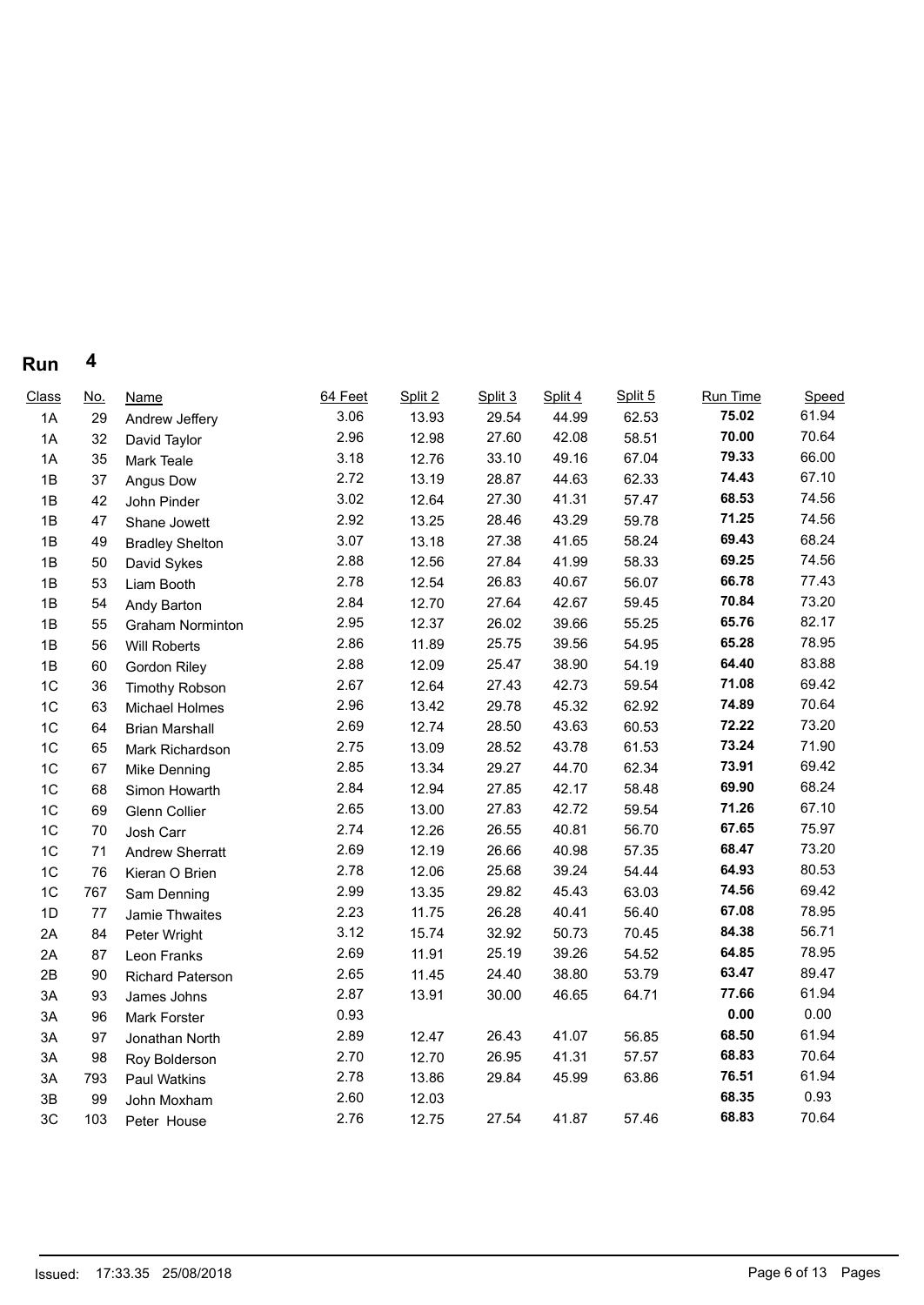| 3C         | 104 | <b>Mark Purcell</b>        | 2.61 | 13.61 | 28.82 | 44.00 | 60.59 | 72.46 | 69.42  |
|------------|-----|----------------------------|------|-------|-------|-------|-------|-------|--------|
| 3C         | 105 | <b>Richard Hargreaves</b>  | 2.56 | 11.27 | 24.43 | 37.29 | 52.03 | 61.79 | 87.53  |
| 3C         | 106 | Jonathan Mounsey           | 2.25 | 11.18 | 24.78 | 38.31 | 53.13 | 63.19 | 83.88  |
| 3F         | 108 | <b>Richard Cartledge</b>   | 2.41 | 11.14 | 23.77 | 36.67 | 51.09 | 60.54 | 83.88  |
| 3F         | 109 | <b>Bob Bellerby</b>        | 2.51 | 10.94 | 23.68 | 36.05 | 50.12 | 59.19 | 91.51  |
| 3F         | 111 | <b>Andrew Steel</b>        | 2.44 | 11.01 | 23.85 | 36.46 | 50.52 | 59.80 | 93.63  |
| 4A         | 113 | David MacFarlane           | 2.35 | 10.64 | 23.37 | 36.53 | 50.56 | 60.11 | 85.67  |
| 4A         | 114 | John Prickett              | 2.38 | 10.17 | 22.41 | 34.24 | 67.26 | 80.49 | 80.53  |
| 5A         | 116 | Paul Gibson                | 2.20 | 10.47 | 23.27 | 35.38 | 49.38 | 58.90 | 91.51  |
| 5A         | 117 | Mick Heyes                 | 3.36 | 16.02 | 34.19 | 51.59 | 72.32 | 85.84 | 67.10  |
| 5A         | 118 | Rob Spedding               | 2.56 | 11.36 | 23.70 | 36.23 | 50.62 | 60.22 | 82.17  |
| 5A         | 120 | David Tatham               | 2.18 | 9.77  | 21.35 | 32.73 | 45.43 | 53.77 | 95.86  |
| 5B         | 121 | Andrew Abbey               | 2.65 | 12.08 | 25.76 | 39.44 | 55.22 | 65.83 | 74.56  |
| 5C         | 122 | John Munro                 | 3.08 | 27.36 |       |       |       | 0.00  | 0.00   |
| 5C         | 124 | Dave Banner                | 2.16 | 9.84  | 21.18 | 32.46 | 45.36 | 54.13 | 98.20  |
| 5E         | 126 | James Baxter               | 5.29 | 12.87 | 24.99 | 36.19 | 48.85 | 56.93 | 111.80 |
| 6A         | 128 | Les Procter                | 2.70 | 12.34 | 27.36 | 41.76 | 58.05 | 68.35 | 82.17  |
| 6C         | 129 | John Thornton              | 3.02 | 13.66 | 29.52 | 45.74 | 63.68 | 75.74 | 66.00  |
| 6C         | 130 | Jane Corner                | 3.76 | 16.94 | 35.10 | 52.61 | 72.86 | 87.87 | 49.10  |
| 6C         | 131 | <b>Trevor Corner</b>       | 2.79 | 15.13 | 34.76 | 52.73 | 72.64 | 87.71 | 55.92  |
| 6C         | 132 | Allan Scott                | 3.03 | 14.23 | 30.30 | 46.53 | 64.12 | 76.29 | 61.94  |
| 6C         | 133 | Ian Peacock                | 2.72 | 13.73 | 30.19 | 47.16 | 66.23 | 79.28 | 58.35  |
| 6C         | 134 | Michael Taylor             | 2.64 | 13.62 | 31.76 | 48.30 | 67.31 | 79.58 | 69.42  |
| 6C         | 135 | <b>Richard Derrick</b>     | 2.92 | 12.86 | 27.78 | 42.56 | 58.79 | 69.88 | 69.42  |
| 6C         | 136 | <b>Steve Dennis</b>        | 2.61 | 12.32 | 26.45 | 41.10 | 57.33 | 68.58 | 69.42  |
| 15A        | 14  | Paul Rigg                  | 2.54 | 12.88 | 28.25 | 43.98 | 61.58 | 73.71 | 64.94  |
| 15B        | 15  | <b>Christopher England</b> | 2.43 | 12.69 | 28.30 | 43.48 | 61.09 | 72.94 | 66.00  |
| 15B        | 16  | John Wilman                | 2.79 | 13.45 | 29.25 | 45.40 | 63.22 | 75.90 | 60.09  |
| <b>15C</b> | 17  | <b>Robert Armstrong</b>    | 2.74 | 12.82 | 27.59 | 43.21 | 60.37 | 72.47 | 61.94  |
|            |     |                            |      |       |       |       |       |       |        |

| <b>Class</b> | <u>No.</u> | Name             | 64 Feet | Split 2 | Split 3 | Split 4 | Split 5 | <b>Run Time</b> | Speed |
|--------------|------------|------------------|---------|---------|---------|---------|---------|-----------------|-------|
| 1A           | 29         | Andrew Jeffery   | 2.93    | 13.69   | 29.94   | 45.83   | 63.48   | 76.25           | 61.94 |
| 1A           | 32         | David Taylor     | 2.80    | 12.79   | 28.42   | 43.22   | 59.60   | 71.29           | 69.42 |
| 1A           | 35         | Mark Teale       | 3.05    | 12.64   | 26.68   | 40.86   | 56.87   | 67.69           | 75.97 |
| 1B           | 37         | <b>Angus Dow</b> | 2.65    | 12.98   | 28.51   | 44.44   | 61.95   | 73.85           | 67.10 |
| 1B           | 42         | John Pinder      | 2.86    | 12.25   | 27.05   | 41.07   | 56.82   | 67.68           | 75.97 |
| 1B           | 47         | Shane Jowett     | 2.82    | 13.29   | 28.56   | 43.25   | 59.64   | 71.35           | 70.64 |
|              |            |                  |         |         |         |         |         |                 |       |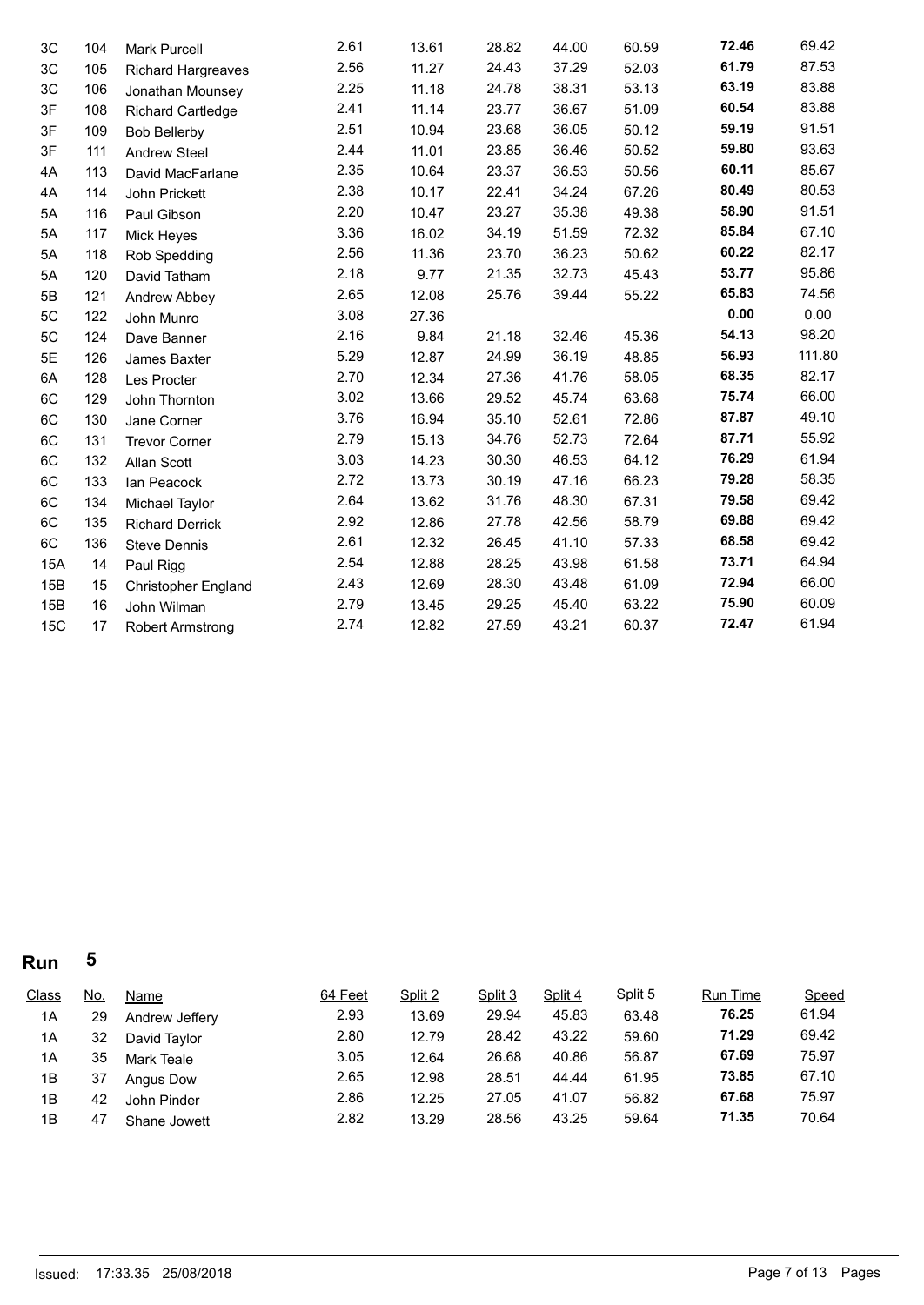| 1B             | 49  | <b>Bradley Shelton</b>    | 2.82 | 12.88 | 27.22 | 41.70 | 58.05 | 69.38 | 68.24  |
|----------------|-----|---------------------------|------|-------|-------|-------|-------|-------|--------|
| 1B             | 50  | David Sykes               | 2.76 | 12.44 | 27.18 | 41.38 | 57.53 | 68.42 | 73.20  |
| 1B             | 53  | Liam Booth                | 2.72 | 12.20 | 26.33 | 40.32 | 55.68 | 66.23 | 77.43  |
| 1B             | 54  | Andy Barton               | 2.79 | 12.61 | 27.51 | 42.12 | 59.09 | 70.31 | 74.56  |
| 1B             | 55  | <b>Graham Norminton</b>   | 2.94 | 12.28 | 25.81 | 39.44 | 54.99 | 65.56 | 80.53  |
| 1B             | 56  | <b>Will Roberts</b>       | 2.81 | 11.89 | 25.70 | 39.40 | 54.72 | 65.00 | 80.53  |
| 1B             | 60  | Gordon Riley              | 2.77 | 12.30 | 25.71 | 39.12 | 54.51 | 64.81 | 82.17  |
| 1C             | 36  | <b>Timothy Robson</b>     | 2.71 | 12.62 | 27.34 | 42.34 | 59.22 | 71.00 | 70.64  |
| 1C             | 63  | Michael Holmes            | 2.66 | 12.75 | 28.75 | 43.93 | 60.80 | 72.48 | 73.20  |
| 1 <sup>C</sup> | 64  | <b>Brian Marshall</b>     | 2.56 | 12.46 | 27.78 | 42.81 | 59.70 | 70.85 | 74.56  |
| 1C             | 65  | Mark Richardson           | 2.76 | 13.53 | 29.11 | 44.61 | 62.32 | 74.06 | 73.20  |
| 1C             | 67  | Mike Denning              | 2.92 | 13.52 | 28.95 | 44.35 | 61.98 | 73.54 | 68.24  |
| 1C             | 68  | Simon Howarth             | 2.78 | 12.65 | 27.32 | 41.73 | 58.11 | 69.21 | 70.64  |
| 1 <sup>C</sup> | 69  | Glenn Collier             | 2.66 | 12.84 | 28.45 | 43.51 | 60.56 | 72.54 | 67.10  |
| 1 <sup>C</sup> | 70  | Josh Carr                 | 2.66 | 12.49 | 26.70 | 40.99 | 57.08 | 68.18 | 75.97  |
| 1C             | 71  | <b>Andrew Sherratt</b>    | 2.82 | 12.39 | 26.91 | 41.33 | 57.75 | 68.82 | 73.20  |
| 1 <sup>C</sup> | 76  | Kieran O Brien            | 2.64 | 11.98 | 25.59 | 39.22 | 54.65 | 65.22 | 78.95  |
| 1 <sup>C</sup> | 767 | Sam Denning               | 3.08 | 13.31 | 29.32 | 45.03 | 62.93 | 74.58 | 69.42  |
| 1D             | 77  | Jamie Thwaites            | 2.83 | 12.77 | 27.35 | 41.71 | 57.65 | 68.84 | 75.97  |
| 2A             | 84  | Peter Wright              | 2.56 | 11.71 | 25.40 | 39.34 | 54.64 | 65.26 | 74.56  |
| 2A             | 87  | Leon Franks               | 2.55 | 11.73 | 24.99 | 38.65 | 55.03 | 65.86 | 74.56  |
| 2B             | 90  | <b>Richard Paterson</b>   | 2.59 | 11.42 | 24.32 | 37.33 | 52.36 | 62.19 | 87.53  |
| 3A             | 93  | James Johns               | 2.73 | 13.48 | 29.54 |       | 64.22 | 77.15 | 61.00  |
| 3A             | 94  | Tim Ellison               | 3.09 | 15.85 | 33.08 | 50.69 | 69.97 | 83.40 | 57.52  |
| 3A             | 96  | Mark Forster              | 2.73 | 13.13 | 27.67 | 42.53 | 59.06 | 70.62 | 67.10  |
| 3A             | 97  | Jonathan North            | 2.75 | 12.34 | 26.48 | 40.65 | 56.23 | 67.61 | 67.10  |
| 3A             | 98  | Roy Bolderson             | 2.59 | 11.86 | 25.54 | 39.64 | 55.78 | 66.54 | 71.90  |
| 3A             | 793 | Paul Watkins              | 2.79 | 13.29 | 28.83 | 44.65 | 62.54 | 74.94 | 63.91  |
| 3B             | 99  | John Moxham               | 2.60 | 12.09 | 26.44 | 40.67 | 56.45 | 67.32 | 78.95  |
| 3C             | 103 | Peter House               | 2.65 | 12.38 | 26.45 | 40.40 | 55.96 | 67.76 | 56.71  |
| 3C             | 104 | <b>Mark Purcell</b>       | 2.96 | 13.10 | 27.85 | 42.62 | 58.95 | 70.34 | 73.20  |
| 3C             | 105 | <b>Richard Hargreaves</b> | 2.48 | 11.04 | 24.24 | 37.61 | 52.55 | 62.24 | 87.53  |
| 3C             | 106 | Jonathan Mounsey          | 2.19 | 11.07 | 24.47 | 37.90 | 52.68 | 62.61 | 85.67  |
| 3F             | 108 | <b>Richard Cartledge</b>  | 2.33 | 11.05 | 23.95 | 36.82 | 51.14 | 60.72 | 83.88  |
| 3F             | 109 | <b>Bob Bellerby</b>       | 2.39 | 10.65 | 23.63 | 35.87 | 49.72 | 58.92 | 91.51  |
| 3F             | 111 | <b>Andrew Steel</b>       | 2.45 | 11.34 | 24.27 | 37.02 | 51.66 | 60.77 | 93.63  |
| 4A             | 113 | David MacFarlane          | 2.26 | 10.64 | 22.97 | 35.81 | 49.65 | 59.06 | 85.67  |
| 4A             | 114 | John Prickett             | 2.28 | 10.11 | 22.08 | 33.95 | 47.07 | 56.27 | 85.67  |
| 5A             | 116 | Paul Gibson               | 2.34 | 10.58 | 23.46 | 36.03 | 50.27 | 59.71 | 95.86  |
| 5A             | 117 | Mick Heyes                | 2.73 | 16.59 | 35.58 | 52.95 | 71.33 | 83.35 | 74.56  |
| 5A             | 118 | Rob Spedding              | 2.41 | 11.15 | 23.56 | 36.05 | 50.18 | 59.80 | 80.53  |
| 5A             | 120 | David Tatham              | 2.16 | 9.72  | 21.03 | 32.36 | 44.96 | 53.40 | 93.63  |
| 5Β             | 121 | Andrew Abbey              | 2.45 | 11.76 | 25.29 | 38.88 | 54.17 | 64.33 | 77.43  |
| 5C             | 124 | Dave Banner               | 2.09 | 9.55  | 21.13 | 32.59 | 45.81 | 54.46 | 98.20  |
| 5E             | 126 | James Baxter              | 2.17 | 9.55  | 21.29 | 32.17 | 44.61 | 52.40 | 143.80 |
| 6A             | 128 | Les Procter               | 2.58 | 11.92 | 26.82 | 40.88 | 56.93 | 67.34 | 80.53  |
| 6C             | 129 | John Thornton             | 3.07 | 13.56 | 29.22 | 45.13 | 63.19 | 75.10 | 67.10  |
| 6C             | 130 | Jane Corner               | 3.56 | 15.92 | 33.43 | 51.12 | 71.37 | 86.57 | 49.10  |
| 6C             | 131 | <b>Trevor Corner</b>      | 2.72 | 14.52 | 33.52 | 51.03 | 70.96 | 85.56 | 57.52  |
| 6C             | 132 |                           | 2.94 | 14.19 | 30.24 | 46.07 | 63.96 | 75.91 | 64.94  |
| 6C             | 133 | Allan Scott               | 2.86 | 14.21 | 30.50 | 46.97 | 65.27 | 77.85 | 59.21  |
| 6C             | 134 | lan Peacock               | 2.82 | 13.72 | 30.09 | 46.01 | 64.47 | 76.37 | 69.42  |
| 6C             | 135 | Michael Taylor            | 2.89 | 12.68 | 27.32 | 41.92 | 58.43 | 69.38 | 70.64  |
|                |     | <b>Richard Derrick</b>    |      |       |       |       |       |       |        |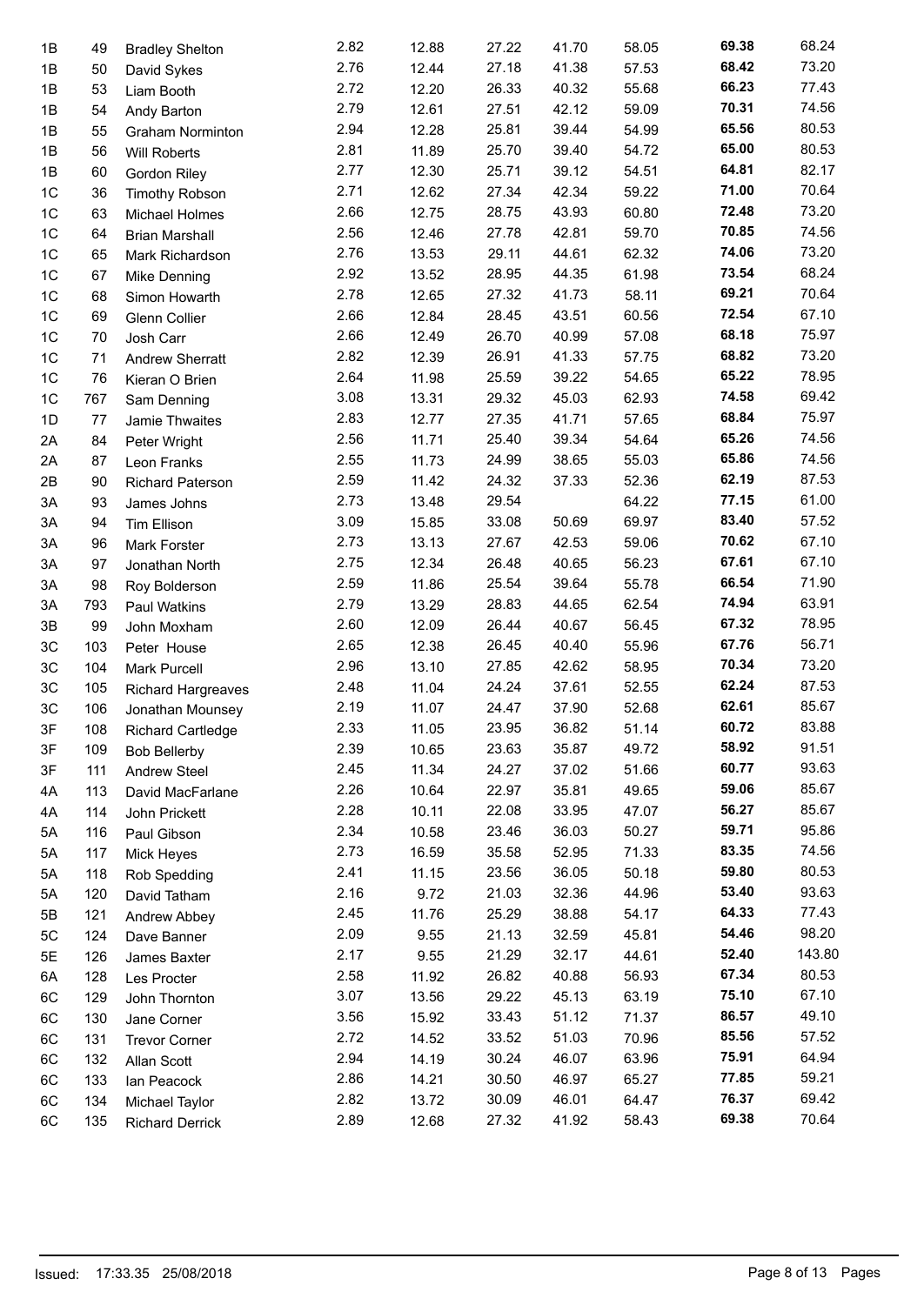| 6C  | 136 | <b>Steve Dennis</b>        | 2.58 | 12.52 | 26.49 | 40.84 | 56.90 | 67.78 | 70.64 |
|-----|-----|----------------------------|------|-------|-------|-------|-------|-------|-------|
| 15A | 14  | Paul Rigg                  | 2.54 | 13.01 | 28.35 | 43.57 | 60.95 | 72.93 | 64.94 |
| 15B | 15  | <b>Christopher England</b> | 2.40 | 12.64 | 28.09 | 43.34 | 60.75 | 72.55 | 66.00 |
| 15B | 16  | John Wilman                | 2.68 | 13.53 | 29.13 | 44.78 | 62.65 | 75.36 | 62.91 |
| 15C | 17  | Robert Armstrong           | 2.63 | 12.58 | 27.17 | 42.22 | 58.70 | 69.92 | 67.10 |

| <b>Class</b>   | <u>No.</u> | <b>Name</b>             | 64 Feet | Split 2 | Split 3 | Split 4 | Split 5 | Run Time | Speed |
|----------------|------------|-------------------------|---------|---------|---------|---------|---------|----------|-------|
| 1A             | 29         | Andrew Jeffery          | 2.96    | 14.10   | 30.46   | 46.10   | 64.19   | 76.94    | 61.00 |
| 1A             | 32         | David Taylor            | 2.84    | 12.96   | 27.92   | 42.67   | 59.17   | 70.81    | 69.42 |
| 1A             | 35         | Mark Teale              | 3.34    | 12.93   | 26.70   | 40.67   | 56.45   | 67.36    | 74.56 |
| 1B             | 37         | Angus Dow               | 2.73    | 12.86   | 28.39   | 44.02   | 61.81   | 73.94    | 67.10 |
| 1B             | 42         | John Pinder             | 2.78    | 12.31   | 26.77   | 41.05   | 57.25   | 68.59    | 74.56 |
| 1B             | 47         | Shane Jowett            | 2.73    | 13.17   | 28.19   | 42.78   | 59.17   | 70.56    | 74.56 |
| 1B             | 49         | <b>Bradley Shelton</b>  | 2.84    | 12.62   | 26.59   | 40.98   | 57.37   | 68.75    | 67.10 |
| 1B             | 50         | David Sykes             | 2.79    | 12.45   | 26.97   | 41.05   | 57.17   | 68.15    | 74.56 |
| 1B             | 53         | Liam Booth              | 2.68    | 12.20   | 26.16   | 40.02   | 55.65   | 66.53    | 77.43 |
| 1B             | 54         | Andy Barton             | 2.83    | 12.80   | 29.50   | 44.35   | 61.46   | 72.95    | 74.56 |
| 1B             | 55         | <b>Graham Norminton</b> | 2.91    | 12.41   | 26.23   | 40.04   | 55.72   | 66.38    | 80.53 |
| 1B             | 56         | Will Roberts            | 2.67    | 11.75   | 25.45   | 39.33   | 55.08   | 65.69    | 80.53 |
| 1B             | 60         | <b>Gordon Riley</b>     | 2.78    | 12.05   | 25.58   | 39.18   | 54.47   | 64.76    | 82.17 |
| 1C             | 36         | <b>Timothy Robson</b>   | 2.65    | 12.55   | 27.48   | 42.65   | 59.48   | 70.98    | 68.24 |
| 1C             | 63         | Michael Holmes          | 2.82    | 13.14   | 28.73   | 43.76   | 60.57   | 71.99    | 73.20 |
| 1C             | 64         | <b>Brian Marshall</b>   | 2.53    | 12.30   | 27.30   | 41.96   | 58.30   | 69.53    | 75.97 |
| 1C             | 65         | Mark Richardson         | 2.99    | 13.53   | 29.44   | 45.24   | 63.61   | 75.68    | 69.42 |
| 1C             | 67         | Mike Denning            | 2.86    | 13.21   | 29.03   | 44.39   | 61.96   | 73.61    | 67.10 |
| 1C             | 68         | Simon Howarth           | 2.67    | 12.53   | 28.02   | 52.12   | 73.16   | 87.45    | 57.52 |
| 1C             | 69         | <b>Glenn Collier</b>    | 2.59    | 12.90   | 27.96   | 42.87   | 59.72   | 71.67    | 66.00 |
| 1C             | 70         | Josh Carr               | 2.63    | 12.48   | 26.78   | 41.19   | 57.31   | 68.44    | 71.90 |
| 1C             | 71         | <b>Andrew Sherratt</b>  | 2.61    | 12.13   | 26.68   | 40.96   | 57.62   | 70.04    | 64.94 |
| 1 <sup>C</sup> | 76         | Kieran O Brien          | 2.58    | 11.77   | 25.17   | 38.74   | 54.19   | 64.63    | 75.97 |
| 1 <sup>C</sup> | 767        | Sam Denning             | 3.13    | 13.42   | 29.59   | 44.92   | 62.51   | 74.78    | 68.24 |
| 2A             | 84         | Peter Wright            | 2.52    | 11.73   | 25.89   | 40.09   | 55.56   | 66.06    | 74.56 |
| 2A             | 87         | Leon Franks             | 2.55    | 11.91   | 25.62   | 39.28   | 54.57   | 64.75    | 78.95 |
| 2B             | 90         | <b>Richard Paterson</b> | 2.55    | 11.24   | 24.16   | 37.24   | 52.30   | 61.89    | 87.53 |
| 3A             | 93         | James Johns             | 2.82    | 13.76   | 29.78   | 46.32   | 64.26   | 77.07    | 61.00 |
| 3A             | 94         | <b>Tim Ellison</b>      | 2.97    | 14.83   | 31.92   | 49.24   | 68.34   | 81.78    | 56.71 |
| 3A             | 96         | Mark Forster            | 2.87    | 13.02   | 27.46   | 42.16   | 58.63   | 70.20    | 67.10 |
|                |            |                         |         |         |         |         |         |          |       |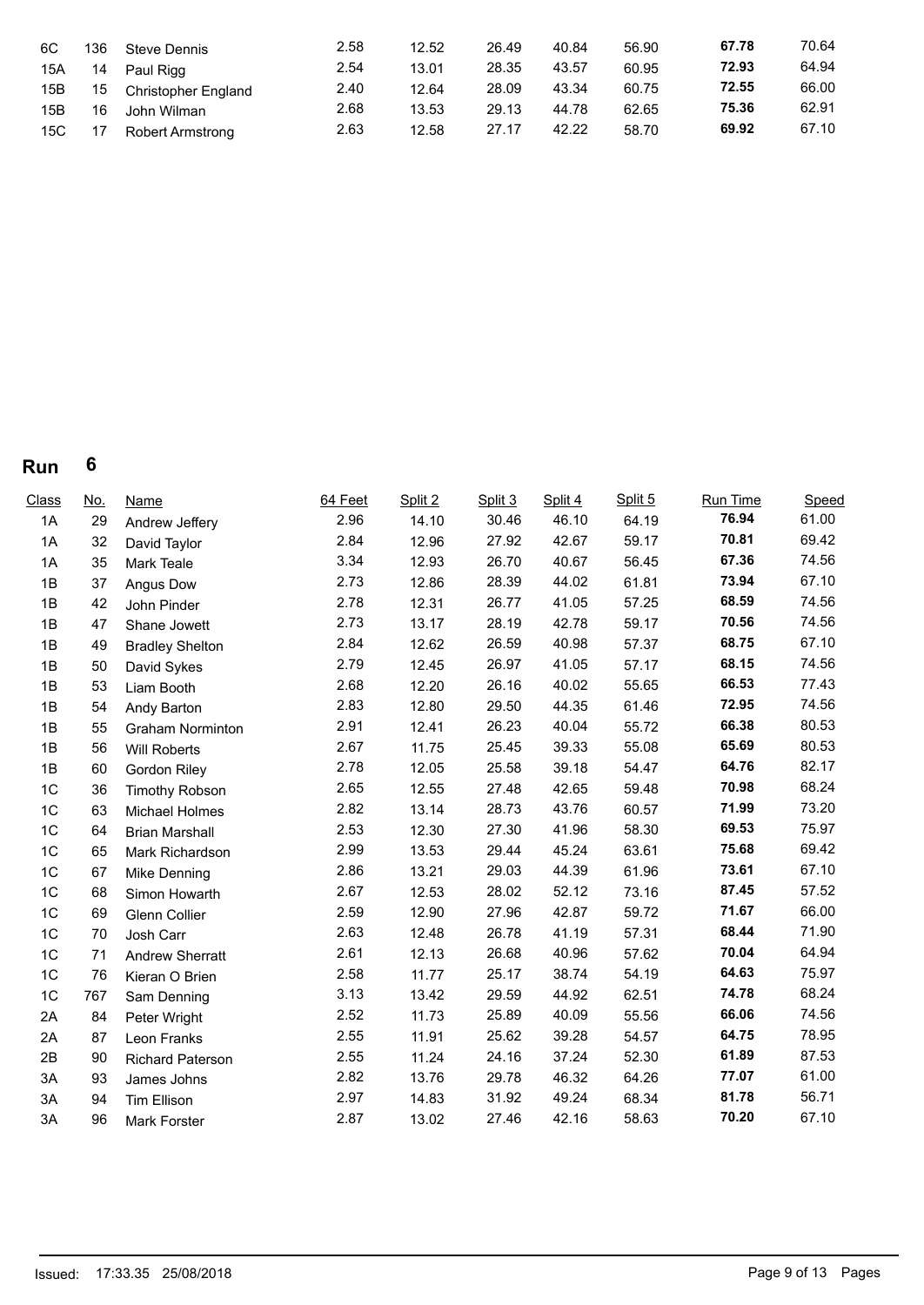| 3A  | 97  | Jonathan North            | 2.82 | 12.47 | 26.46 | 40.50 | 56.43 | 67.63 | 67.10  |
|-----|-----|---------------------------|------|-------|-------|-------|-------|-------|--------|
| ЗA  | 98  | Roy Bolderson             | 2.58 | 11.82 | 25.63 | 39.48 | 55.19 | 65.97 | 70.64  |
| 3A  | 793 | <b>Paul Watkins</b>       | 2.72 | 13.54 | 29.06 | 45.33 | 62.87 | 76.27 | 62.91  |
| 3B  | 99  | John Moxham               | 2.61 | 12.14 | 26.39 | 41.15 | 57.09 | 67.89 | 78.95  |
| 3C  | 103 | Peter House               | 2.61 | 12.48 | 26.81 | 40.85 | 56.32 | 68.11 | 59.21  |
| 3C  | 104 | <b>Mark Purcell</b>       | 2.81 | 12.99 | 27.74 | 42.54 | 58.69 | 70.13 | 71.90  |
| 3C  | 105 | <b>Richard Hargreaves</b> | 2.45 | 11.05 | 24.15 | 37.29 | 52.00 | 61.67 | 85.67  |
| 3C  | 106 | Jonathan Mounsey          | 2.12 | 10.98 | 24.33 | 37.71 | 52.56 | 62.67 | 83.88  |
| 3F  | 108 | <b>Richard Cartledge</b>  | 2.29 | 11.03 | 23.59 | 36.01 | 50.37 | 59.76 | 85.67  |
| 3F  | 109 | <b>Bob Bellerby</b>       | 2.39 | 10.66 | 23.42 | 35.81 | 49.67 | 58.82 | 89.47  |
| 3F  | 111 | <b>Andrew Steel</b>       | 2.38 | 10.98 | 23.71 | 36.34 | 50.58 | 59.84 | 93.63  |
| 4A  | 113 | David MacFarlane          | 2.26 | 10.38 | 22.65 | 35.28 | 49.04 | 58.39 | 82.17  |
| 4A  | 114 | John Prickett             | 2.29 | 10.38 | 22.67 | 34.56 | 47.88 | 56.82 | 98.20  |
| 5A  | 116 | Paul Gibson               | 2.25 | 10.59 | 23.40 | 35.75 | 49.80 | 59.11 | 93.63  |
| 5A  | 117 | Mick Heyes                | 3.01 | 14.72 | 31.72 | 49.15 | 67.69 | 80.13 | 71.90  |
| 5A  | 118 | Rob Spedding              | 2.53 | 11.34 | 23.62 | 36.07 | 50.31 | 59.99 | 80.53  |
| 5A  | 120 | David Tatham              | 2.13 | 9.65  | 21.08 | 32.24 | 44.99 | 53.38 | 98.20  |
| 5B  | 121 | Andrew Abbey              | 2.66 | 11.74 | 25.26 | 39.18 | 54.72 | 65.13 | 75.97  |
| 5E  | 126 | James Baxter              | 2.20 | 9.83  | 21.77 | 32.86 | 45.35 | 53.40 | 108.80 |
| 6A  | 128 | Les Procter               | 2.66 | 12.31 | 26.84 | 41.43 | 57.48 | 68.28 | 75.97  |
| 6C  | 129 | John Thornton             | 3.05 | 13.45 | 28.80 | 44.94 | 62.60 | 74.73 | 67.10  |
| 6C  | 130 | Jane Corner               | 3.50 | 15.79 | 33.60 | 51.21 | 71.59 | 86.30 | 49.10  |
| 6C  | 132 | Allan Scott               | 3.17 | 14.80 | 31.07 | 47.27 | 65.25 | 77.38 | 63.91  |
| 6C  | 133 | Ian Peacock               | 2.63 | 13.77 | 30.28 | 46.65 | 65.06 | 78.71 | 55.15  |
| 6C  | 134 | Michael Taylor            | 2.63 | 13.97 | 30.90 | 47.17 | 65.76 | 78.10 | 68.24  |
| 6C  | 135 | <b>Richard Derrick</b>    | 2.81 | 12.49 | 27.06 | 41.67 | 58.16 | 69.13 | 69.42  |
| 6C  | 136 | Steve Dennis              | 2.54 | 12.63 | 26.83 | 41.26 | 57.48 | 68.84 | 70.64  |
| 15A | 14  | Paul Rigg                 | 2.52 | 12.97 | 28.21 | 43.45 | 60.61 | 72.51 | 64.94  |
| 15C | 17  | <b>Robert Armstrong</b>   | 2.58 | 12.33 | 26.70 | 41.76 | 58.44 | 69.69 | 67.10  |
|     |     |                           |      |       |       |       |       |       |        |

| <b>Class</b> | <u>No.</u> | <b>Name</b>    | 64 Feet | Split 2 | Split 3 | Split 4 | Split 5 | <b>Run Time</b> | <b>Speed</b> |
|--------------|------------|----------------|---------|---------|---------|---------|---------|-----------------|--------------|
| 1A           | 29         | Andrew Jeffery | 2.81    | 13.62   | 29.54   | 45.10   | 62.55   | 75.13           | 61.94        |
| 1A           | 32         | David Taylor   | 2.93    | 13.08   | 27.86   | 42.46   | 59.18   | 70.76           | 70.64        |
| 1A           | 35         | Mark Teale     | 3.09    | 12.62   | 26.67   | 40.72   | 56.42   | 67.27           | 74.56        |
| 1B           | 37         | Angus Dow      | 2.62    | 12.71   | 28.12   | 43.60   | 60.82   | 72.69           | 66.00        |
| 1B           | 42         | John Pinder    | 2.90    | 12.32   | 26.60   | 40.83   | 57.06   | 68.25           | 73.20        |
| 1B           | 47         | Shane Jowett   | 2.83    | 13.09   | 27.92   | 42.69   | 59.08   | 70.35           | 74.56        |
|              |            |                |         |         |         |         |         |                 |              |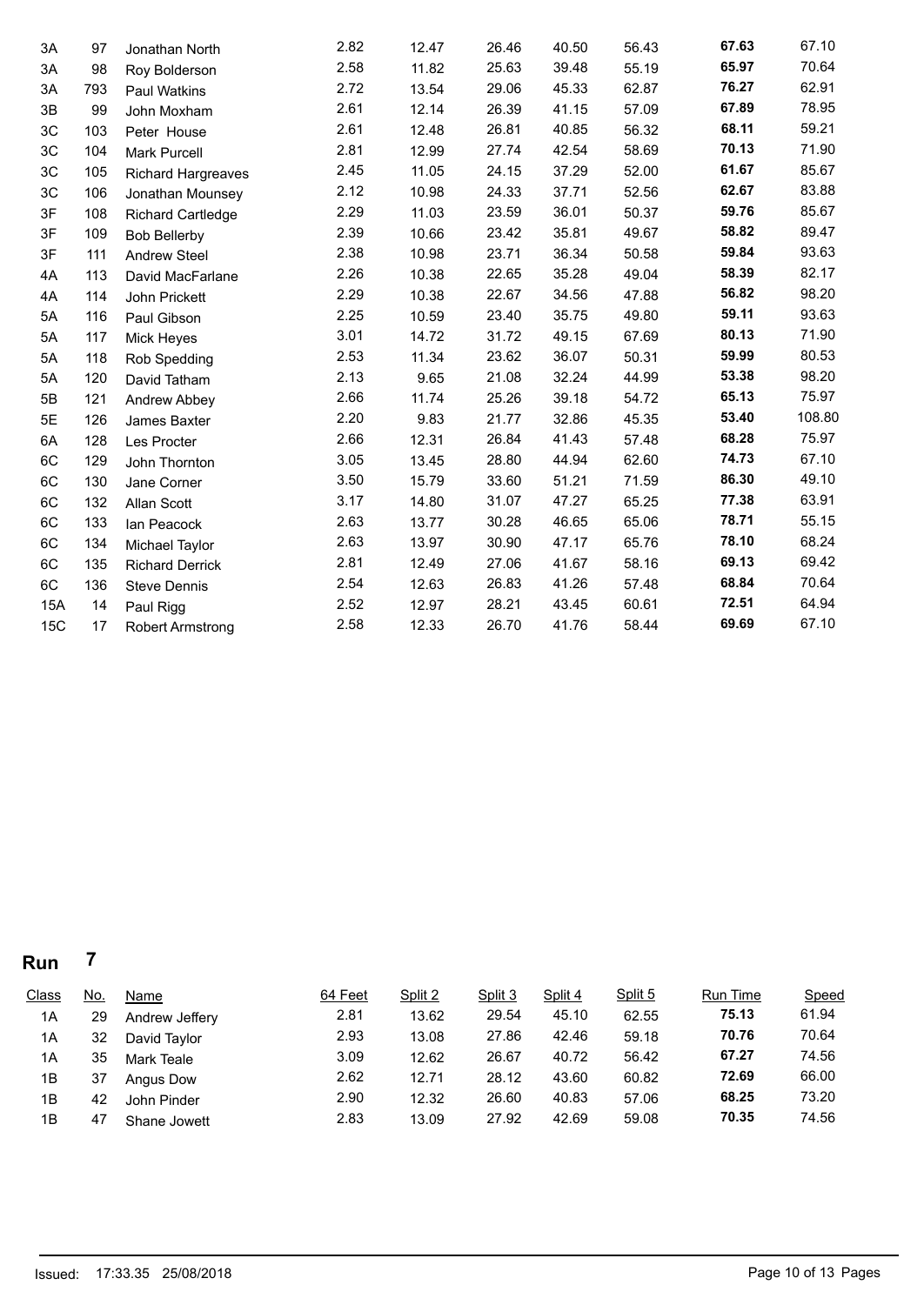| 1B  | 49  | <b>Bradley Shelton</b>   | 2.75 | 12.58 | 26.58 | 40.96 | 57.38  | 68.64  | 68.24  |
|-----|-----|--------------------------|------|-------|-------|-------|--------|--------|--------|
| 1B  | 50  | David Sykes              | 2.68 | 12.25 | 26.73 | 41.00 | 57.29  | 68.14  | 74.56  |
| 1B  | 53  | Liam Booth               | 2.69 | 12.15 | 26.11 | 40.04 | 55.59  | 66.33  | 77.43  |
| 1B  | 54  | Andy Barton              | 2.79 | 12.77 | 27.57 | 42.22 | 59.05  | 70.54  | 74.56  |
| 1B  | 55  | <b>Graham Norminton</b>  | 2.73 | 12.09 | 25.78 | 39.37 | 55.02  | 65.42  | 80.53  |
| 1B  | 56  | Will Roberts             | 2.65 | 11.75 | 25.76 | 39.87 | 55.81  | 66.29  | 78.95  |
| 1B  | 60  | <b>Gordon Riley</b>      | 2.76 | 11.99 | 25.52 | 38.93 | 54.25  | 64.55  | 82.17  |
| 1C  | 36  | <b>Timothy Robson</b>    | 2.66 | 12.62 | 27.27 | 42.82 | 59.73  | 71.57  | 68.24  |
| 1C  | 63  | Michael Holmes           | 2.68 | 12.98 | 28.60 | 43.76 | 60.10  | 71.64  | 73.20  |
| 1C  | 64  | <b>Brian Marshall</b>    | 2.72 | 12.42 | 27.37 | 41.78 | 57.99  | 69.04  | 74.56  |
| 1C  | 65  | Mark Richardson          | 2.74 | 12.76 | 28.41 | 43.69 | 61.45  | 72.92  | 73.20  |
| 1C  | 67  | <b>Mike Denning</b>      | 2.85 | 13.18 | 28.79 | 44.24 | 61.76  | 73.47  | 67.10  |
| 1C  | 68  | Simon Howarth            | 2.81 | 12.73 | 27.38 | 41.65 | 58.42  | 69.50  | 70.64  |
| 1C  | 69  | Glenn Collier            | 2.73 | 13.02 | 27.65 | 42.64 | 59.58  | 71.57  | 66.00  |
| 1C  | 70  | Josh Carr                | 2.63 | 12.41 | 26.73 | 41.13 | 57.20  | 68.24  | 75.97  |
| 1C  | 71  | <b>Andrew Sherratt</b>   | 2.61 | 12.09 | 26.36 | 40.96 | 57.58  | 68.53  | 71.90  |
| 1C  | 76  | Kieran O Brien           | 2.58 | 11.74 | 25.14 | 38.72 | 53.91  | 64.17  | 80.53  |
| 1C  | 767 | Sam Denning              | 3.18 | 13.35 | 29.18 | 44.45 | 62.18  | 74.11  | 68.24  |
| 2A  | 84  | Peter Wright             | 2.49 | 11.81 | 25.60 | 39.50 | 55.00  | 65.80  | 73.20  |
| 2A  | 87  | Leon Franks              | 2.48 | 11.51 | 24.94 | 38.34 | 53.74  | 64.06  | 77.43  |
| 2B  | 90  | <b>Richard Paterson</b>  | 2.56 | 11.30 | 24.41 | 37.51 | 52.29  | 62.02  | 87.53  |
| 3A  | 93  | James Johns              | 2.72 | 13.60 | 29.48 | 45.48 | 63.14  | 75.64  | 61.94  |
| 3A  | 94  | <b>Tim Ellison</b>       | 2.77 | 15.00 | 32.15 | 49.28 | 68.24  | 81.62  | 57.52  |
| 3A  | 97  | Jonathan North           | 2.76 | 12.34 | 26.23 | 40.58 | 56.39  | 67.58  | 68.24  |
| 3A  | 98  | Roy Bolderson            | 2.58 | 11.91 | 25.55 | 39.62 | 55.20  | 65.83  | 73.20  |
| 3A  | 793 | Paul Watkins             | 2.88 | 13.47 | 28.77 | 44.47 | 62.15  | 74.48  | 63.91  |
| 3B  | 99  | John Moxham              | 2.61 | 12.08 | 26.27 | 40.50 | 56.50  | 67.38  | 75.97  |
| 3C  | 103 | Peter House              | 2.62 | 12.35 | 26.70 | 40.70 | 56.16  | 67.42  | 71.90  |
| 3C  | 104 | <b>Mark Purcell</b>      | 3.03 | 13.14 | 27.52 | 42.10 | 58.80  | 70.35  | 70.64  |
| 3F  | 108 | <b>Richard Cartledge</b> | 2.56 | 11.27 | 23.82 | 36.47 | 50.57  | 59.85  | 83.88  |
| 3F  | 109 | <b>Bob Bellerby</b>      | 2.48 | 10.89 | 23.78 | 36.07 | 49.94  | 59.13  | 91.51  |
| 3F  | 111 | <b>Andrew Steel</b>      | 2.42 | 10.95 | 23.81 | 36.34 | 50.61  | 59.89  | 93.63  |
| 4A  | 113 | David MacFarlane         | 2.23 | 10.46 | 22.75 | 35.72 | 49.74  | 59.47  | 85.67  |
| 4A  | 114 | John Prickett            | 2.25 | 10.18 | 22.74 | 34.94 | 48.28  | 57.37  | 98.20  |
| 5A  | 116 | Paul Gibson              | 2.31 | 10.66 | 24.01 | 36.59 | 50.87  | 60.69  | 91.51  |
| 5A  | 117 | Mick Heyes               | 3.29 | 15.69 | 32.66 | 50.57 | 68.27  | 80.81  | 69.42  |
| 5A  | 120 | David Tatham             | 2.16 | 9.62  | 21.01 | 32.21 | 44.82  | 53.24  | 98.20  |
| 5B  | 121 | Andrew Abbey             | 2.45 | 11.77 | 25.38 | 38.79 | 54.04  | 64.22  | 75.97  |
| 5E  | 126 | James Baxter             | 2.17 | 9.68  | 21.71 | 32.59 | 44.96  | 52.99  | 129.80 |
| 6C  | 129 | John Thornton            | 3.08 | 13.57 | 28.82 | 44.56 | 62.29  | 73.95  | 67.10  |
| 6C  | 132 | Allan Scott              | 2.95 | 14.11 | 29.94 | 46.13 | 63.81  | 75.96  | 61.00  |
| 6C  | 134 | Michael Taylor           | 2.71 | 13.43 | 29.80 | 77.26 | 106.61 | 128.01 | 32.21  |
| 6C  | 135 | <b>Richard Derrick</b>   | 2.83 | 12.58 | 27.03 | 41.95 | 58.39  | 71.97  | 60.09  |
| 6C  | 136 | <b>Steve Dennis</b>      | 2.59 | 12.29 | 26.16 | 40.64 | 56.73  | 67.87  | 71.90  |
| 15A | 14  | Paul Rigg                | 2.63 | 13.00 | 28.10 | 43.39 | 60.58  | 72.70  | 61.94  |
| 15C | 17  | <b>Robert Armstrong</b>  | 2.66 | 12.28 | 26.62 | 41.53 | 57.87  | 69.22  | 66.00  |
|     |     |                          |      |       |       |       |        |        |        |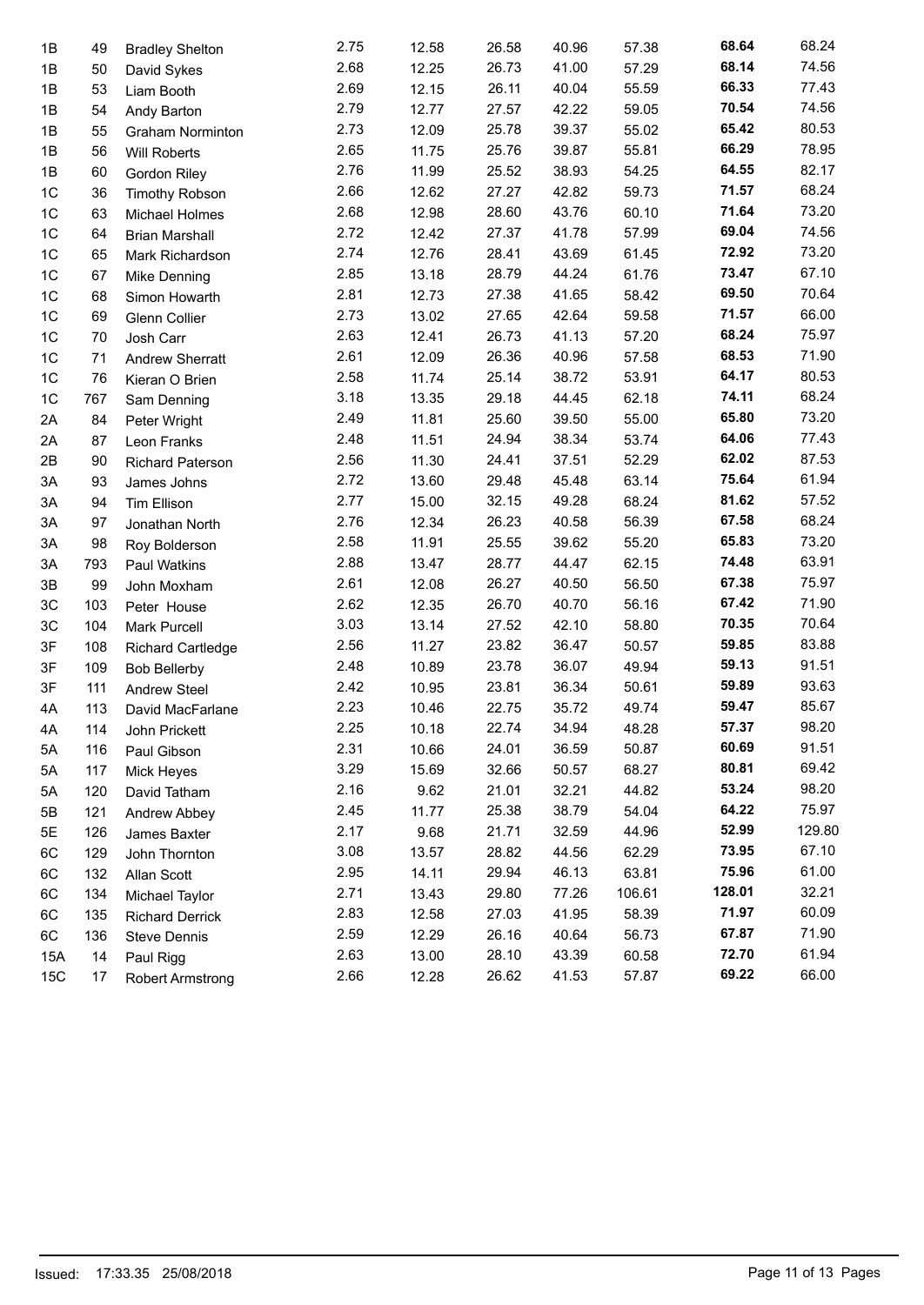| Run | 8 |
|-----|---|
|-----|---|

| <u>No.</u> | <b>Name</b>              | 64 Feet | Split 2 | Split 3 | Split 4 | Split 5 | Run Time | Speed          |
|------------|--------------------------|---------|---------|---------|---------|---------|----------|----------------|
| 35         | Mark Teale               | 2.99    | 12.82   | 26.76   | 40.92   | 56.85   | 67.74    | 73.20          |
| 37         | Angus Dow                | 2.62    | 12.78   | 27.92   | 42.96   | 60.39   | 72.31    | 67.10          |
| 42         | John Pinder              | 2.84    | 12.35   | 26.78   | 40.86   | 56.89   | 68.10    | 73.20          |
| 47         | Shane Jowett             | 2.84    | 13.16   | 27.96   | 42.51   | 58.92   | 70.23    | 74.56          |
| 49         | <b>Bradley Shelton</b>   | 2.78    | 12.91   | 26.97   | 41.22   | 58.02   | 69.21    | 66.00          |
| 50         | David Sykes              | 2.68    | 12.19   | 26.62   | 40.56   | 56.76   | 67.88    | 74.56          |
| 53         | Liam Booth               | 2.91    | 12.33   | 26.49   | 40.26   | 56.66   | 67.40    | 77.43          |
| 54         | Andy Barton              | 2.78    | 12.76   | 28.25   | 43.22   | 59.83   | 70.86    | 74.56          |
| 55         | <b>Graham Norminton</b>  | 2.89    | 12.18   | 25.78   | 39.46   | 54.77   | 65.20    | 80.53          |
| 56         | <b>Will Roberts</b>      | 2.68    | 11.64   | 25.53   | 39.32   | 55.31   | 65.81    | 80.53          |
| 60         | <b>Gordon Riley</b>      | 2.77    | 11.73   | 25.28   | 38.76   | 54.17   | 91.01    | 83.88          |
| 63         | Michael Holmes           | 2.71    | 13.16   | 28.78   | 43.69   | 59.97   | 71.44    | 73.20          |
| 64         | <b>Brian Marshall</b>    | 2.65    | 12.45   | 27.30   | 41.66   | 58.00   | 69.18    | 74.56          |
| 65         | Mark Richardson          | 2.77    | 12.77   | 47.74   | 68.42   | 90.71   | 107.74   | 47.37          |
| 67         | Mike Denning             | 2.86    | 13.21   | 28.64   | 44.08   | 61.71   | 73.76    | 66.00          |
| 68         | Simon Howarth            | 2.73    | 12.62   | 27.56   | 41.83   | 58.10   | 69.33    | 70.64          |
| 69         | <b>Glenn Collier</b>     | 2.60    | 12.77   | 27.51   | 42.44   | 59.31   | 71.25    | 68.24          |
| 70         | Josh Carr                | 2.60    | 12.29   | 26.60   | 41.11   | 57.17   | 68.29    | 74.56          |
| 71         | <b>Andrew Sherratt</b>   | 2.76    | 12.27   | 26.43   | 40.69   | 57.25   | 68.26    | 73.20          |
| 76         | Kieran O Brien           | 2.64    | 11.88   | 25.26   | 38.82   | 54.05   |          | 80.53          |
| 767        | Sam Denning              | 3.04    | 13.68   | 29.71   | 44.96   | 62.78   |          | 67.10          |
| 84         | Peter Wright             | 2.57    | 11.87   | 25.74   | 39.75   | 55.12   | 65.73    | 73.20          |
| 87         | Leon Franks              | 2.59    | 11.56   | 25.07   | 38.45   | 53.47   | 63.62    | 78.95          |
| 90         | <b>Richard Paterson</b>  | 2.59    | 11.84   | 24.96   | 37.91   | 52.86   | 62.35    | 87.53          |
| 93         | James Johns              | 2.72    | 13.56   | 29.60   | 45.78   | 63.62   | 76.33    | 61.94          |
| 97         | Jonathan North           | 2.74    | 12.23   | 26.15   | 40.51   | 56.90   | 68.08    | 68.24          |
| 98         | Roy Bolderson            | 2.97    | 12.34   | 25.96   | 39.78   | 55.41   | 69.14    | 73.20          |
| 793        | Paul Watkins             | 2.71    | 13.53   | 28.84   | 44.49   | 62.27   | 74.43    | 63.91          |
| 99         | John Moxham              | 2.60    | 12.24   | 26.70   | 41.25   | 57.82   | 68.86    | 73.20          |
| 103        | Peter House              | 2.64    | 12.54   | 26.86   | 41.06   | 56.57   | 67.76    | 70.64          |
| 108        | <b>Richard Cartledge</b> | 2.52    | 11.39   | 24.10   | 36.52   | 50.80   | 60.35    | 85.67          |
| 109        | <b>Bob Bellerby</b>      | 2.41    | 10.69   | 23.50   | 35.76   | 49.60   | 58.95    | 89.47          |
| 111        | <b>Andrew Steel</b>      | 2.71    | 11.49   | 24.50   | 37.25   | 52.65   | 62.24    | 89.47          |
| 113        | David MacFarlane         | 2.24    | 10.56   | 23.15   | 36.08   | 50.25   | 60.03    | 82.17          |
| 114        | John Prickett            | 2.22    | 10.13   | 22.23   | 34.21   | 47.56   | 56.56    | 98.20          |
|            |                          |         |         |         |         |         |          | 64.26<br>74.64 |